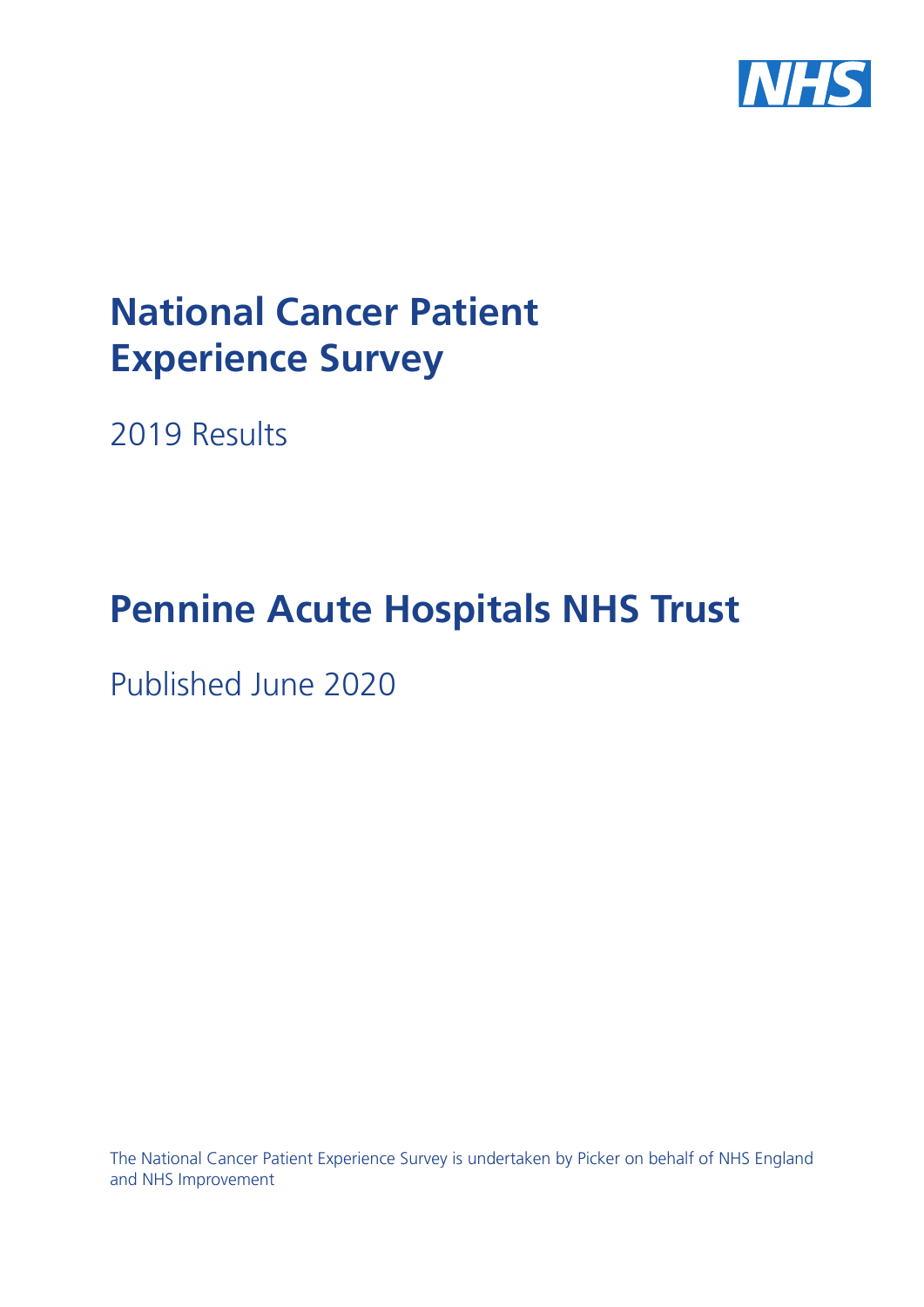# **Executive Summary** Case Mix Adjusted scores

### **Cancer Dashboard Questions**

The following seven questions are included in phase 1 of the Cancer Dashboard developed by Public Health England and NHS England:

Q61. Patient's average rating of care scored from very poor to very good

| $\mathbf{0}$ | 2                                                             | 3 | 4 | 5 | 6 | 7 | 8   | 9 | 10                                                                                            |
|--------------|---------------------------------------------------------------|---|---|---|---|---|-----|---|-----------------------------------------------------------------------------------------------|
|              |                                                               |   |   |   |   |   | 8.6 |   |                                                                                               |
| 79%          |                                                               |   |   |   |   |   |     |   | Q18. Patient definitely involved as much as they wanted in decisions about care and treatment |
|              |                                                               |   |   |   |   |   |     |   | Q19. Patient given the name of a CNS who would support them through their treatment           |
|              | Q20. Patient found it very or quite easy to contact their CNS |   |   |   |   |   |     |   |                                                                                               |
| 86%          |                                                               |   |   |   |   |   |     |   | Q39. Patient always felt they were treated with respect and dignity while in hospital         |
|              | leaving hospital                                              |   |   |   |   |   |     |   | Q41. Hospital staff told patient who to contact if worried about condition or treatment after |
| 55%          | treatment                                                     |   |   |   |   |   |     |   | Q55. General practice staff definitely did everything they could to support patient during    |
|              |                                                               |   |   |   |   |   |     |   |                                                                                               |

### **Questions Outside Expected Range**

|                                                                                               |            | Case Mix Adjusted Scores   |                            |                   |
|-----------------------------------------------------------------------------------------------|------------|----------------------------|----------------------------|-------------------|
|                                                                                               | 2019 Score | Lower<br>Expected<br>Range | Upper<br>Expected<br>Range | National<br>Score |
| Q49. Beforehand patient completely had all information needed about chemotherapy<br>treatment | 92%        | 78%                        | 90%                        | 84%               |
| Q57. Patient given a care plan                                                                | 44%        | 32%                        | 43%                        | 38%               |

|                                                                                                                        |            | Case Mix Adjusted Scores   |                            |                   |
|------------------------------------------------------------------------------------------------------------------------|------------|----------------------------|----------------------------|-------------------|
|                                                                                                                        | 2019 Score | Lower<br>Expected<br>Range | Upper<br>Expected<br>Range | National<br>Score |
| $\sqrt{Q}$ 21. Patient got understandable answers to important questions all or most of the time                       | 82%        | 84%                        | 91%                        | 87%               |
| Q28. Afterwards, staff completely explained how operation had gone in understandable<br>way                            | 68%        | 73%                        | 85%                        | 79%               |
| Q31. Patient had confidence and trust in all doctors treating them                                                     | 75%        | 79%                        | 89%                        | 84%               |
| Q41. Hospital staff told patient who to contact if worried about condition or treatment after<br>leaving hospital      | 90%        | 91%                        | 97%                        | 94%               |
| [Q43] Patient definitely found hospital staff to discuss worries or fears during their outpatient<br>or day case visit | 65%        | 65%                        | 76%                        | 71%               |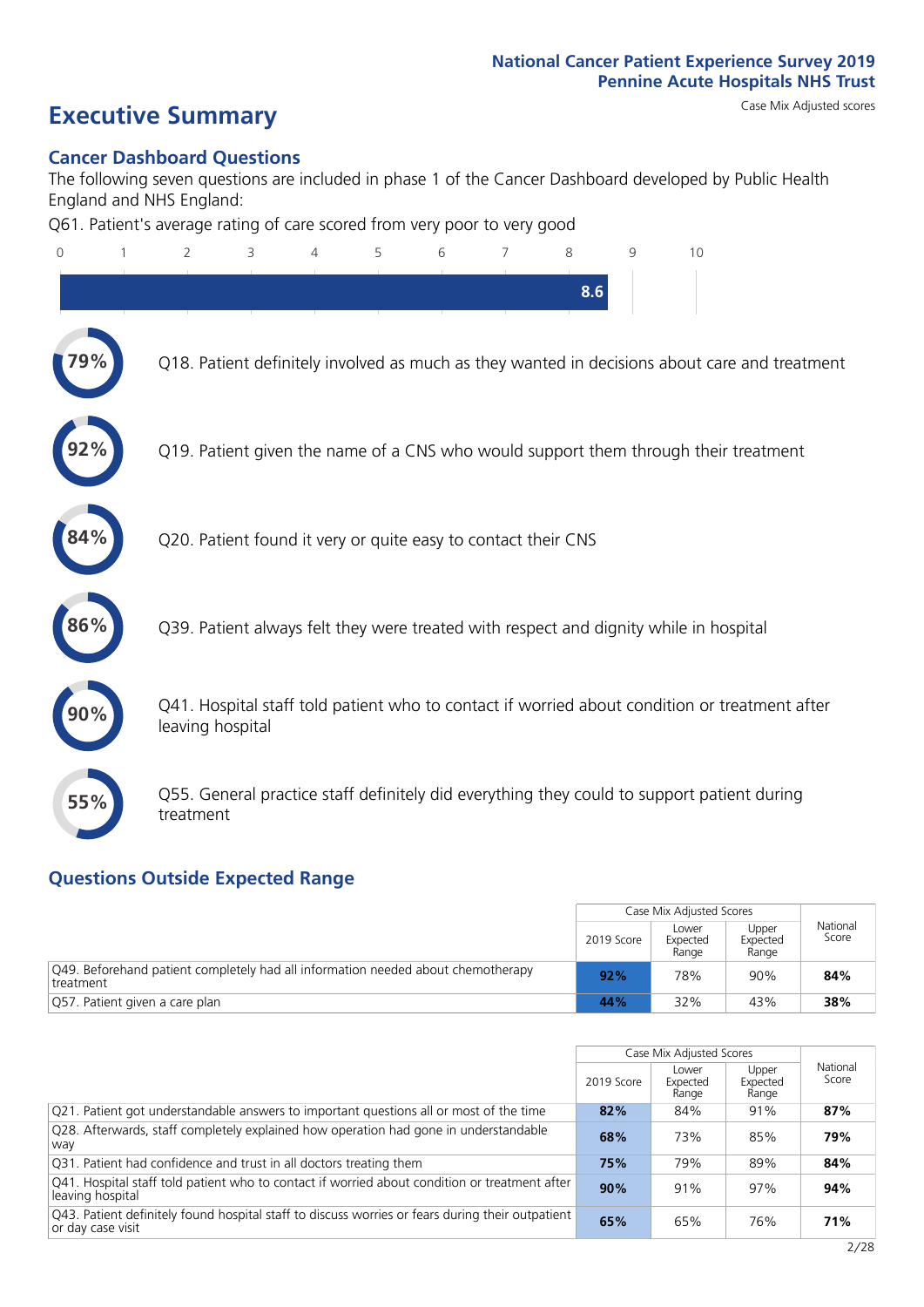|                                                                                                       |            | Case Mix Adjusted Scores   |                            |                   |
|-------------------------------------------------------------------------------------------------------|------------|----------------------------|----------------------------|-------------------|
|                                                                                                       | 2019 Score | Lower<br>Expected<br>Range | Upper<br>Expected<br>Range | National<br>Score |
| O59. Patient felt length of time for attending clinics and appointments for cancer was about<br>right | 61%        | 62%                        | 77%                        | 69%               |
| O61. Patient's average rating of care scored from very poor to very good                              | 8.6        | 8.7                        | 9 N                        | 8.8               |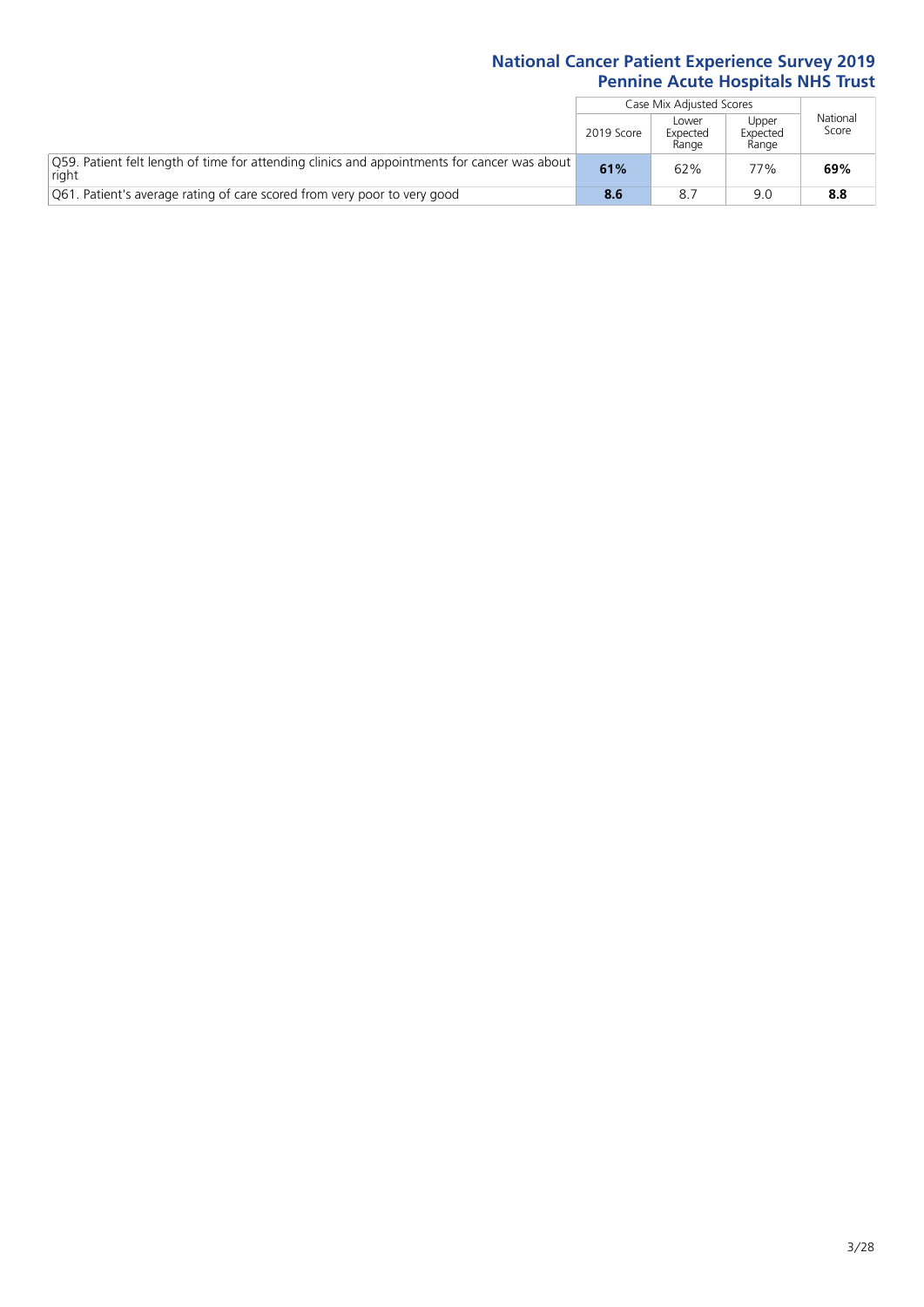## **Introduction**

The National Cancer Patient Experience Survey 2019 is the ninth iteration of the survey first undertaken in 2010. It has been designed to monitor national progress on cancer care; to provide information to drive local quality improvements; to assist commissioners and providers of cancer care; and to inform the work of the various charities and stakeholder groups supporting cancer patients.

The survey was overseen by a national Cancer Patient Experience Advisory Group. This Advisory Group set the principles and objectives of the survey programme and guided questionnaire development. The survey was commissioned and managed by NHS England. The survey provider, Picker, is responsible for designing, running and analysing the survey.

The 2019 survey involved 143 NHS Trusts. Out of 111,366 people, 67,858 people responded to the survey, yielding a response rate of 61%.

# **Methodology**

### **Eligibility, eldwork and survey methods**

The sample for the survey included all adult (aged 16 and over) NHS patients, with a confirmed primary diagnosis of cancer, discharged from an NHS Trust after an inpatient episode or day case attendance for cancer related treatment in the months of April, May and June 2019. The fieldwork for the survey was undertaken between December 2019 and March 2020.

As in the previous four years, the survey used a mixed mode methodology. Questionnaires were sent by post, with two reminders where necessary, but also included an option to complete the questionnaire online. A Freephone helpline and email was available for respondents to opt out, ask questions about the survey, enable them to complete their questionnaire over the phone and provide access to a translation and interpreting facility for those whose first language was not English.

### **Case-mix adjustment**

Both unadjusted and adjusted scores are presented in this report. Case-mix adjusted scores allows us to account for the impact that differing patient populations might have on results. By using the case-mix adjusted estimates we can obtain a greater understanding of how a Trust is performing given their patient population. The factors taken into account in this case-mix adjustment are gender, age, ethnic group, deprivation, and tumour group.

### **Scoring methodology**

Fifty-two questions from the questionnaire are scored as these questions relate directly to patient experience. For all but one question (Q61), scores are presented as the percentage of positive responses out of all scored responses. For Q61, respondents rate their overall care on a scale of 0 to 10, of which the average was calculated for this question's presented score. The percentages in this report have been rounded to the nearest percentage point. Therefore, in some cases the figures do not appear to add up to 100%.

### **Statistical significance**

In the reporting of 2019 results, appropriate statistical tests have been undertaken to identify unadjusted scores for which the change over time is 'statistically significant'. Thirty-seven scored questions in 2019 have been compared with those of 2018 and a statistically significant change between the two years has been reported where identified.

For the scored questions that are comparable beyond 2018, statistically significant change over the five years has also been reported where identified. A statistically significant difference means that the change in the result is very unlikely to have occurred by sampling variation.

### **Suppression**

### **Question-level suppression**

For scores where the base size per question is  $<$ 21, the score will be suppressed and replaced with an asterisk (\*). The base size will include neutral response options.

### **Double suppression**

If any group within a particular sub-group breakdown (such as the tumour group breakdown) has <21 responses, then the figure for this particular group is suppressed and replaced with an asterisk (\*). If there is only one group within the sub-group breakdown that has <21 respondents, and is therefore suppressed, the group with the next lowest number of respondents is also supressed and replaced with an asterisk (\*) (regardless if it is greater than or less than 21).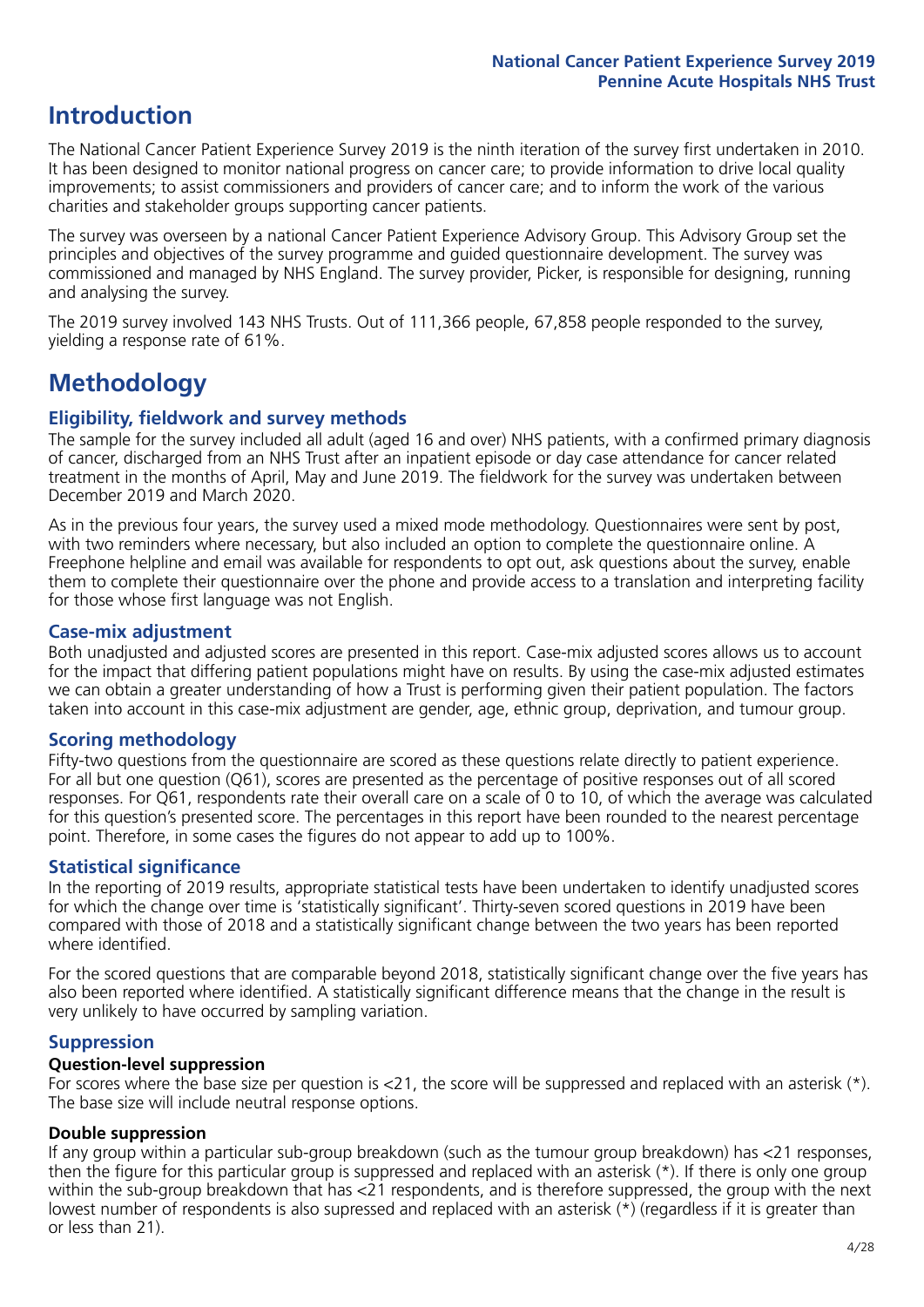## **Understanding the results**

This report shows how this Trust scored for each question in the survey, compared with national results and previous year's results. It is aimed at helping individual Trusts to understand their performance and identify areas for local improvement. Below is a description of the type of results presented within this report and how to understand them.

### **Expected range charts**

The expected range charts in this report show a bar with the lowest and highest score received for each question nationally. Within this bar, an expected range is given (in grey) and a black diamond represents the actual score for this Trust.

Trusts whose score is above the upper limit of the expected range (in the dark blue) are positive outliers, with a score statistically significantly higher than the national mean. This indicates that the Trust performs better than what Trusts of the same size and demographics are expected to perform. The opposite is true if the score is below the lower limit of the expected range (in the light blue); these are negative outliers. For scores within the expected range (in the grey), the score is what we would expect given the Trust's size and demographics.

### **Comparability tables**

The comparability tables show the 2018 and 2019 unadjusted scores for this Trust for each scored question. If there is a significant change from 2018 and 2019 or overall from 2015 to 2019, an arrow will be presented for the direction of change. The adjusted 2019 score will also be presented for each scored question along with the lower and upper expected range and national score. Scores above the upper limit of the expected range will be highlighted dark blue, scores below the lower limit of the expected range will be highlighted light blue, and scores within the lower and upper limit of the expected ranges will be highlighted grey.

### **Tumour type tables**

The tumour type tables show the unadjusted scores for each scored question for each of the 13 tumour groups. The national score for that tumour group is also shown. Unadjusted scores for the same tumour type across different Trusts may not be comparable, as they do not account for the impact that differing patient populations might have on results. Central nervous system is abbreviated as 'CNS' and lower gastrointestinal tract is abbreviated as 'LGT' throughout this report.

### **Year on year charts**

The year on year charts show five columns representing the unadjusted scores of the last five years (2015, 2016, 2017, 2018 and 2019) for each scored question.

### **Notes on specific questions**

Following the development phase of the 2019 survey, several changes were made to the questionnaire. Six scored questions were amended (Q5, Q18, Q30, Q35, Q56 and Q60) and one non-scored question (Q29) was amended that impacted the comparability of questions Q30 to Q41. Of all questions changed or impacted by change, only Q60 is presented with historical comparisons; though the results should be interpreted with caution.

### **Unadjusted data and case-mix adjusted data**

Unadjusted data should be used to see the actual responses from patients relating to the Trust. Case-mix adjusted data, together with expected ranges, should be used to understand whether the results are significantly higher or lower than national results taking account of the patient mix.

### **Further information**

This research was carried out in accordance with the international standard for organisations conducting social research (accreditation to ISO20252:2012; certificate number GB08/74322). The 2019 survey data has been produced and published in line with the Code of Practice for Official Statistics.

For more information on the methodology, please see the Technical Document. It can be viewed along with the 2019 questionnaire and survey quidance on the website at [www.ncpes.co.uk](https://www.ncpes.co.uk/supporting-documents). For all other outputs at National, Trust, CCG and Cancer Alliance level, please see the PDF reports, Excel tables and dashboards at [www.ncpes.co.uk.](https://www.ncpes.co.uk/current-results)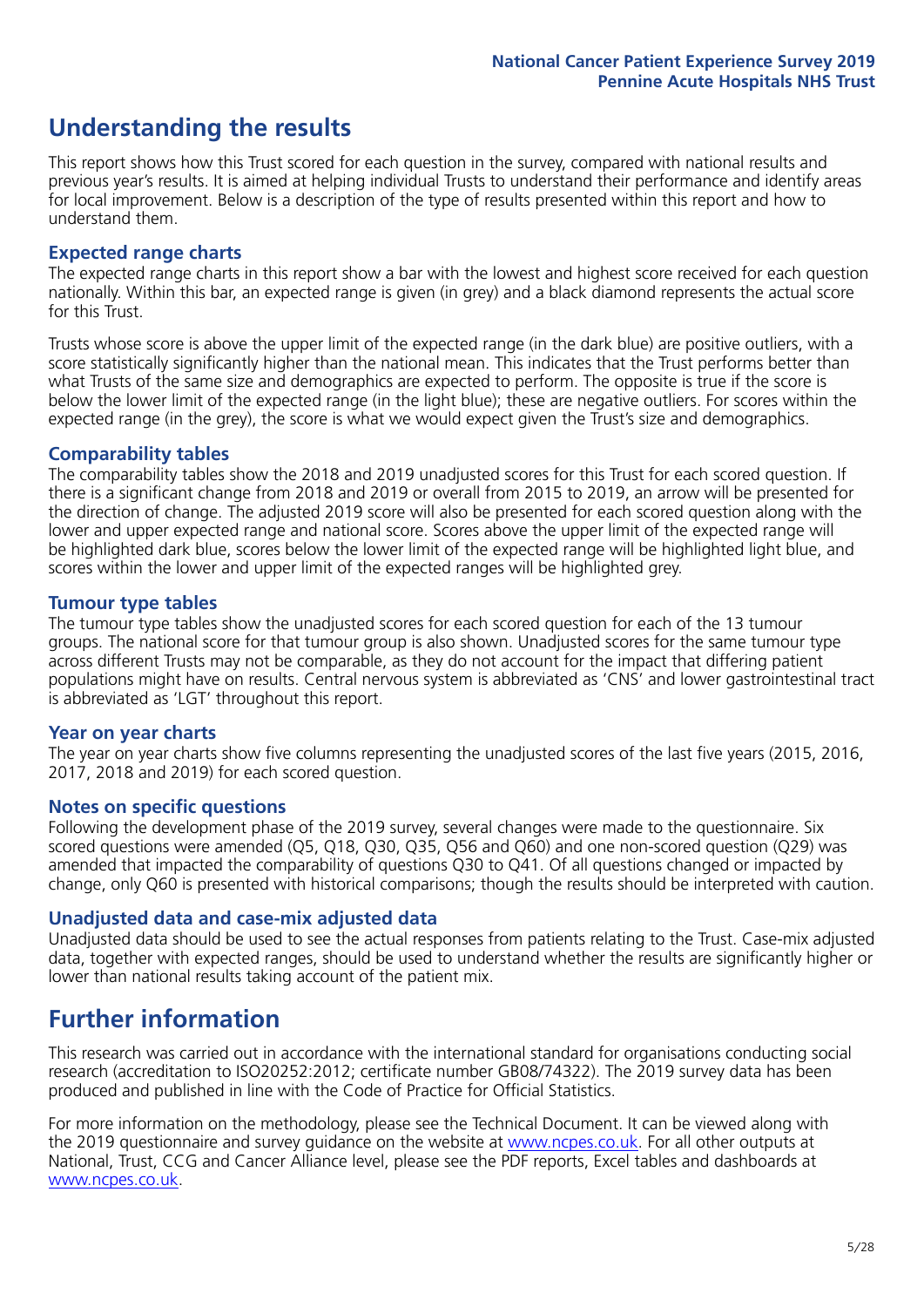### **Response Rate**

### **Overall Response Rate**

461 patients responded out of a total of 856 patients, resulting in a response rate of 54%.

|              | Sample Size | Adjusted<br>Sample | Completed | Response Rate |
|--------------|-------------|--------------------|-----------|---------------|
| <b>Trust</b> | 903         | 856                | 461       | 54%           |
| National     | 119,855     | 111.366            | 67.858    | 61%           |

### **Respondents by Survey Type**

|                            | Number of<br>Respondents |
|----------------------------|--------------------------|
| Online                     | 38                       |
| Paper                      | 423                      |
| Phone                      |                          |
| <b>Translation Service</b> |                          |

### **Respondents by Tumour Group**

|                      | Number of<br>Respondents |
|----------------------|--------------------------|
| <b>Brain / CNS</b>   | 1                        |
| <b>Breast</b>        | 49                       |
| Colorectal / LGT     | 65                       |
| Gynaecological       | 6                        |
| Haematological       | 128                      |
| <b>Head and Neck</b> | 18                       |
| Lung                 | 14                       |
| Prostate             | 78                       |
| Sarcoma              | $\overline{2}$           |
| Skin                 | $\overline{2}$           |
| <b>Upper Gastro</b>  | 5                        |
| Urological           | 66                       |
| Other                | 27                       |

### **Respondents by Age and Gender**

Respondents year of birth has been used to determine age. This information has been amalgamated into 8 age bands. The age and gender distribution for the Trust was as follows:

|        | Age 16-24 | Age 25-34 | Age 35-44 | Age 45-54 | Age 55-64 | Age 65-74 | Age 75-84 | Age 85+ | Total |
|--------|-----------|-----------|-----------|-----------|-----------|-----------|-----------|---------|-------|
| Male   |           |           |           |           | 55        | 123       |           | 20      | 283   |
| Female |           |           | 4         | 25        | 30        | 57        | 43        | כ ו     | 178   |
| Total  |           |           |           | 36        | 85        | 180       | 116       | 35      | 461   |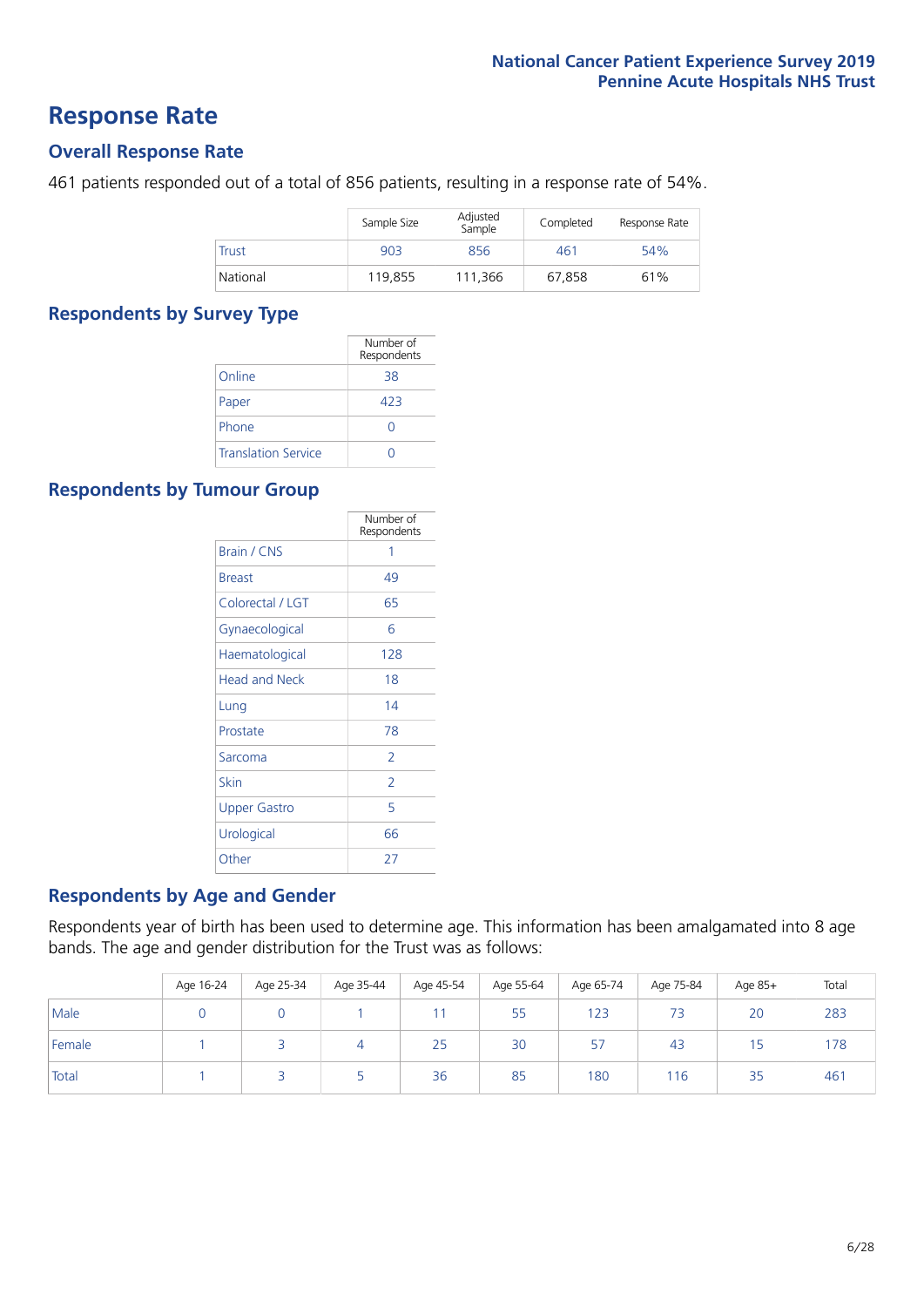# **Expected Range Charts**

| Lower Expected Range<br>Average                                                                                                                                                                                                                                                                                                                                                                                                                                                                                             | Upper Expected Range |     |     |     |     |     |            |                   | Case Mix Adjusted Score |     |                 |
|-----------------------------------------------------------------------------------------------------------------------------------------------------------------------------------------------------------------------------------------------------------------------------------------------------------------------------------------------------------------------------------------------------------------------------------------------------------------------------------------------------------------------------|----------------------|-----|-----|-----|-----|-----|------------|-------------------|-------------------------|-----|-----------------|
| <b>SEEING YOUR GP</b><br>Q1. Saw GP once or twice before being told they needed to go to<br>hospital<br>Q2. Patient thought they were seen as soon as necessary                                                                                                                                                                                                                                                                                                                                                             | $0\%$                | 10% | 20% | 30% | 40% | 50% | 60%        | 70%               | 80%<br>80%<br>84%       |     | 90% 100%        |
| <b>DIAGNOSTIC TESTS</b><br>Q5. Received all the information needed about the test<br>Q6. The length of time waiting for the test to be done was about<br>right<br>Q7. Test results explained in completely understandable way                                                                                                                                                                                                                                                                                               | 0%                   | 10% | 20% | 30% | 40% | 50% | 60%        | 70%               | 80%<br>80%              | 87% | 90% 100%<br>96% |
| <b>FINDING OUT WHAT WAS WRONG WITH YOU</b><br>Q10. Patient told they could bring a family member or friend when<br>first told they had cancer<br>Q11. Patient felt they were told sensitively that they had cancer<br>Q12. Patient completely understood the explanation of what was<br>wrong<br>Q13. Patient given easy to understand written information about<br>the type of cancer they had                                                                                                                             | $0\%$                | 10% | 20% | 30% | 40% | 50% | 60%        | 70%<br>75%<br>72% | 80%<br>85%<br>76%       | 90% | 100%            |
| <b>DECIDING THE BEST TREATMENT FOR YOU</b><br>Q14. Patient felt that treatment options were completely explained<br>Q15. Patient felt possible side effects were definitely explained in<br>an understandable way<br>Q16. Patient definitely given practical advice and support in dealing<br>with side effects of treatment<br>Q17. Patient definitely told about side effects that could affect<br>them in the future<br>Q18. Patient definitely involved as much as they wanted in<br>decisions about care and treatment | $0\%$                | 10% | 20% | 30% | 40% | 50% | 60%<br>60% | 70%<br>72%<br>66% | 80%<br>81%<br>79%       |     | 90% 100%        |
| <b>CLINICAL NURSE SPECIALIST (CNS)</b><br>Q19. Patient given the name of a CNS who would support them<br>through their treatment<br>Q20. Patient found it very or quite easy to contact their CNS<br>Q21. Patient got understandable answers to important questions<br>all or most of the time                                                                                                                                                                                                                              | $0\%$                | 10% | 20% | 30% | 40% | 50% | 60%        | 70%               | 80%<br>84%<br>82%       | 92% | 90% 100%        |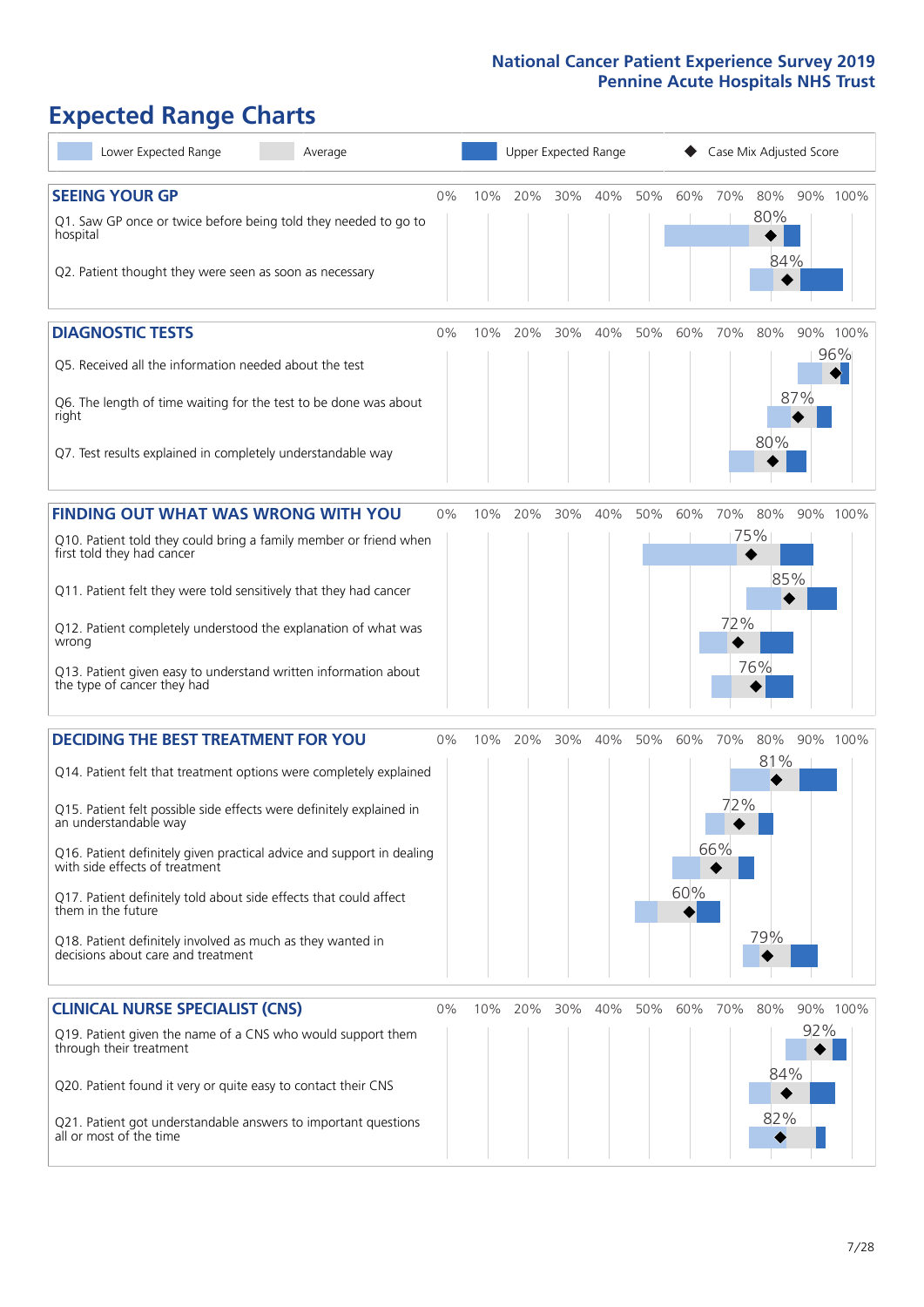# **Expected Range Charts**

| Lower Expected Range<br>Average                                                                                   |     |     | Upper Expected Range |     |     |     | Case Mix Adjusted Score |     |          |  |
|-------------------------------------------------------------------------------------------------------------------|-----|-----|----------------------|-----|-----|-----|-------------------------|-----|----------|--|
| <b>SUPPORT FOR PEOPLE WITH CANCER</b><br>0%                                                                       | 10% | 20% | 30%                  | 40% | 50% | 60% | 70%<br>80%              |     | 90% 100% |  |
| Q22. Hospital staff gave information about support or self-help<br>groups for people with cancer                  |     |     |                      |     |     |     |                         | 89% |          |  |
| Q23. Hospital staff discussed or gave information about the impact<br>cancer could have on day to day activities  |     |     |                      |     |     |     | 83%                     |     |          |  |
| Q24. Hospital staff gave information on getting financial help or<br>possible benefits                            |     |     |                      |     |     | 68% |                         |     |          |  |
| Q25. Hospital staff told patient they could get free prescriptions                                                |     |     |                      |     |     |     | 84%                     |     |          |  |
| <b>OPERATIONS</b><br>0%                                                                                           | 10% | 20% | 30%                  | 40% | 50% | 60% | 70%<br>80%              |     | 90% 100% |  |
| Q27. Beforehand, patient had all the information needed about the<br>operation                                    |     |     |                      |     |     |     |                         | 94% |          |  |
| Q28. Afterwards, staff completely explained how operation had<br>gone in understandable way                       |     |     |                      |     |     | 68% |                         |     |          |  |
| <b>HOSPITAL CARE AS AN INPATIENT</b><br>0%                                                                        | 10% | 20% | 30%                  | 40% | 50% | 60% | 70%<br>80%              |     | 90% 100% |  |
| Q30. Hospital staff didn't talk in front of patient as if patient wasn't<br>there                                 |     |     |                      |     |     |     | 83%                     |     |          |  |
| Q31. Patient had confidence and trust in all doctors treating them                                                |     |     |                      |     |     |     | 75%                     |     |          |  |
| Q32. Patient's family or someone close definitely felt able to talk to<br>a doctor                                |     |     |                      |     |     |     | 71%                     |     |          |  |
| Q33. Patient had confidence and trust in all the ward nurses<br>treating them                                     |     |     |                      |     |     |     | 70%                     |     |          |  |
| Q34. Patient thought there were always or nearly always enough<br>nurses on duty to care for them                 |     |     |                      |     |     | 62% |                         |     |          |  |
| Q35. All hospital staff asked patient what name they prefer to be<br>called by                                    |     |     |                      |     |     |     | 75%                     |     |          |  |
| Q36. Patient always given enough privacy when discussing<br>condition or treatment                                |     |     |                      |     |     |     | 83%                     |     |          |  |
| Q37. Patient definitely found hospital staff to discuss worries or<br>fears during their inpatient visit          |     |     |                      |     | 48% |     |                         |     |          |  |
| Q38. Hospital staff definitely did everything they could to help<br>control pain                                  |     |     |                      |     |     |     | 79%                     |     |          |  |
| Q39. Patient always felt they were treated with respect and dignity<br>while in hospital                          |     |     |                      |     |     |     |                         | 86% |          |  |
| Q40. Patient given clear written information about what should or<br>should not do after leaving hospital         |     |     |                      |     |     |     | 83%                     |     |          |  |
| Q41. Hospital staff told patient who to contact if worried about<br>condition or treatment after leaving hospital |     |     |                      |     |     |     |                         | 90% |          |  |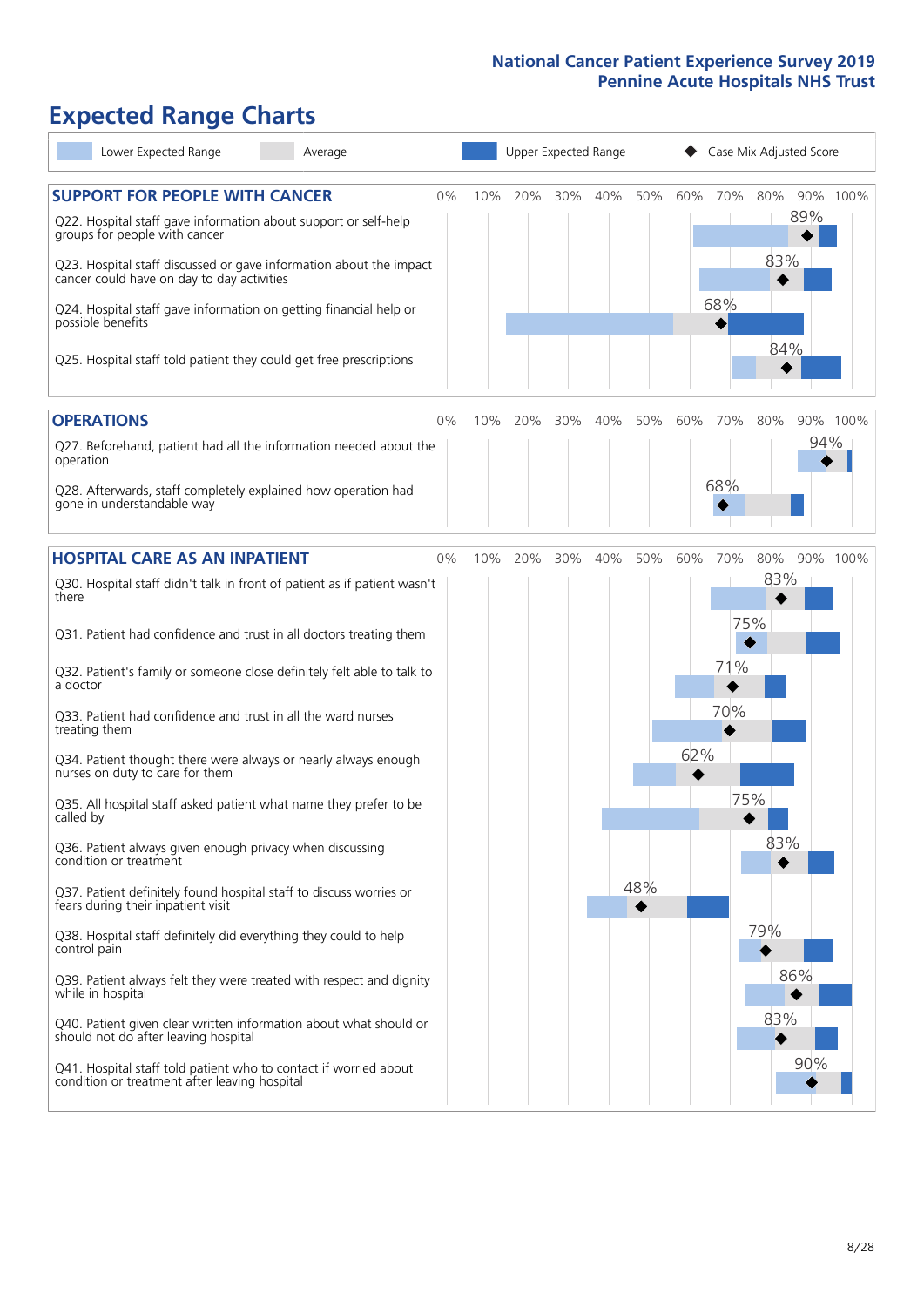# **Expected Range Charts**

| Lower Expected Range                                                                                                  | Average |          |     | Upper Expected Range |     |                                    |     | Case Mix Adjusted Score |     |     |          |          |
|-----------------------------------------------------------------------------------------------------------------------|---------|----------|-----|----------------------|-----|------------------------------------|-----|-------------------------|-----|-----|----------|----------|
| <b>HOSPITAL CARE AS A DAY PATIENT / OUTPATIENT 0%</b>                                                                 |         |          | 10% | 20%                  | 30% | 40%                                | 50% | 60%                     | 70% | 80% |          | 90% 100% |
| Q43. Patient definitely found hospital staff to discuss worries or<br>fears during their outpatient or day case visit |         |          |     |                      |     |                                    |     |                         | 65% |     |          |          |
| Q44. Cancer doctor had the right documents at patient's last<br>outpatient appointment                                |         |          |     |                      |     |                                    |     |                         |     |     | 94%      |          |
| Q46. Beforehand patient completely had all information needed<br>about radiotherapy treatment                         |         |          |     |                      |     |                                    |     |                         |     |     | 89%      |          |
| Q47. Patient completely given understandable information about<br>whether radiotherapy was working                    |         |          |     |                      |     |                                    |     | 61%                     |     |     |          |          |
| Q49. Beforehand patient completely had all information needed<br>about chemotherapy treatment                         |         |          |     |                      |     |                                    |     |                         |     |     | 92%<br>♦ |          |
| Q50. Patient given enough information about whether<br>chemotherapy was working in a completely understandable way    |         |          |     |                      |     |                                    |     |                         | 68% |     |          |          |
| <b>HOME CARE AND SUPPORT</b>                                                                                          |         | 0%       | 10% | 20%                  | 30% | 40%                                | 50% | 60%                     | 70% | 80% |          | 90% 100% |
| Q51. Hospital staff definitely gave family or someone close all the<br>information needed to help care at home        |         |          |     |                      |     |                                    |     | 58%                     |     |     |          |          |
| Q52. Patient definitely given enough support from health or social<br>services during treatment                       |         |          |     |                      |     |                                    | 51% |                         |     |     |          |          |
| Q53. Patient definitely given enough support from health or social<br>services after treatment                        |         |          |     |                      |     |                                    | 50% |                         |     |     |          |          |
| <b>CARE FROM YOUR GENERAL PRACTICE</b>                                                                                |         | 0%       | 10% | 20%                  | 30% | 40%                                | 50% | 60%                     | 70% | 80% |          | 90% 100% |
| Q54. GP given enough information about patient's condition and<br>treatment                                           |         |          |     |                      |     |                                    |     |                         |     |     |          | 95%      |
| Q55. General practice staff definitely did everything they could to<br>support patient during treatment               |         |          |     |                      |     |                                    |     | 55%                     |     |     |          |          |
| <b>YOUR OVERALL NHS CARE</b>                                                                                          |         | 0%       | 10% | 20%                  | 30% | 40%                                | 50% | 60%                     | 70% | 80% |          | 90% 100% |
| Q56. Different people treating and caring for patient always work<br>well together to give best possible care         |         |          |     |                      |     |                                    |     |                         | 70% |     |          |          |
| Q57. Patient given a care plan                                                                                        |         |          |     |                      |     | 44%<br>$\color{blue}\blacklozenge$ |     |                         |     |     |          |          |
| Q58. Overall the administration of care was good or very good                                                         |         |          |     |                      |     |                                    |     |                         |     |     | 89%      |          |
| Q59. Patient felt length of time for attending clinics and<br>appointments for cancer was about right                 |         |          |     |                      |     |                                    |     | 61%                     |     |     |          |          |
| Q60. Someone discussed with patient whether they would like to<br>take part in cancer research                        |         |          |     | 24%                  |     |                                    |     |                         |     |     |          |          |
|                                                                                                                       |         | $\Omega$ |     | 2                    | 3   | 4                                  | 5   | 6                       |     | 8   | 9        | 10       |
| Q61. Patient's average rating of care scored from very poor to very<br>good                                           |         |          |     |                      |     |                                    |     |                         |     |     | 8.6      |          |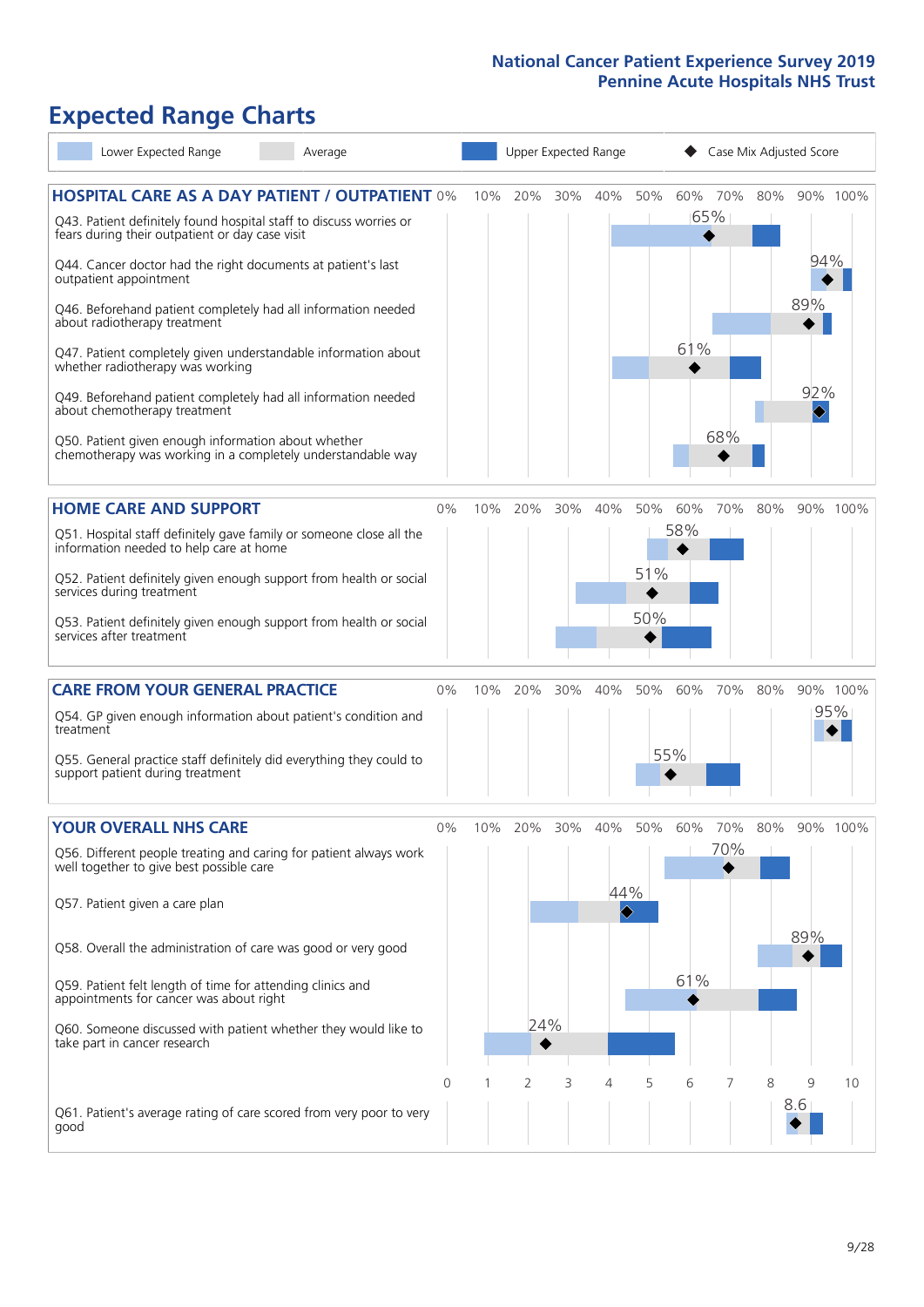# **Comparability Tables**

\* Indicates where a score has been suppressed because there are less than 21 responses.

\*\* No score available for 2018.

 $\triangle$  or  $\nabla$ 

Change 2018-2019: Indicates where 2019 score is significantly higher or lower than 2018 score Change Overall: Indicates significant change overall (2015, 2016, 2017, 2018 and 2019).

Adjusted Score below Lower Expected Range Adjusted Score between Upper and Lower Expected Ranges Adjusted Score above Upper Expected Range

|                                                                             | Unadjusted Scores |               |           |               |                                                      |         | Case Mix Adjusted Scores |                |                                     |                   |
|-----------------------------------------------------------------------------|-------------------|---------------|-----------|---------------|------------------------------------------------------|---------|--------------------------|----------------|-------------------------------------|-------------------|
|                                                                             | 2018<br>n         | 2018<br>Score | 2019<br>n | 2019<br>Score | $\cdot$   Change   Change   $\cdot$<br>2018-<br>2019 | Overall | 2019<br>Score            | Lower<br>Range | Upper<br>Expected Expected<br>Range | National<br>Score |
| <b>SEEING YOUR GP</b>                                                       |                   |               |           |               |                                                      |         |                          |                |                                     |                   |
| Q1. Saw GP once or twice before being told they needed to go<br>to hospital | 248               | 81%           | 340       | 79%           |                                                      |         | 80%                      | 75%            | 83%                                 | 79%               |
| Q2. Patient thought they were seen as soon as necessary                     | 333               | 86%           | 455       | 85%           |                                                      |         | 84%                      | 81%            | 87%                                 | 84%               |
| DIAGNOSTIC TESTS                                                            |                   |               |           |               |                                                      |         |                          |                |                                     |                   |

| <b>PIAGNOSTIC ILSTS</b>                                                   |      |     |     |     |  |     |     |     |     |
|---------------------------------------------------------------------------|------|-----|-----|-----|--|-----|-----|-----|-----|
| Q5. Received all the information needed about the test                    | $**$ | **  | 366 | 96% |  | 96% | 93% | 97% | 95% |
| Q6. The length of time waiting for the test to be done was<br>about right | 291  | 92% | 387 | 87% |  | 87% | 85% | 91% | 88% |
| Q7. Test results explained in completely understandable way               | 293  | 82% | 392 | 80% |  | 80% | 76% | 84% | 80% |

| <b>FINDING OUT WHAT WAS WRONG WITH YOU</b>                                                      |     |     |     |     |     |     |     |     |
|-------------------------------------------------------------------------------------------------|-----|-----|-----|-----|-----|-----|-----|-----|
| Q10. Patient told they could bring a family member or friend<br>when first told they had cancer | 311 | 72% | 421 | 76% | 75% | 72% | 82% | 77% |
| Q11. Patient felt they were told sensitively that they had cancer                               | 342 | 83% | 453 | 85% | 85% | 83% | 89% | 86% |
| Q12. Patient completely understood the explanation of what<br>was wrong                         | 340 | 74% | 452 | 71% | 72% | 69% | 77% | 73% |
| Q13. Patient given easy to understand written information<br>about the type of cancer they had  | 317 | 78% | 410 | 78% | 76% | 70% | 79% | 74% |

| <b>DECIDING THE BEST TREATMENT FOR YOU</b>                                                              |      |     |     |     |  |     |     |     |     |
|---------------------------------------------------------------------------------------------------------|------|-----|-----|-----|--|-----|-----|-----|-----|
| Q14. Patient felt that treatment options were completely<br>explained                                   | 309  | 83% | 406 | 82% |  | 81% | 80% | 87% | 83% |
| Q15. Patient felt possible side effects were definitely explained<br>in an understandable way           | 323  | 73% | 420 | 72% |  | 72% | 69% | 77% | 73% |
| Q16. Patient definitely given practical advice and support in<br>dealing with side effects of treatment | 319  | 66% | 423 | 67% |  | 66% | 62% | 72% | 67% |
| Q17. Patient definitely told about side effects that could affect<br>them in the future                 | 304  | 54% | 406 | 61% |  | 60% | 52% | 62% | 57% |
| Q18. Patient definitely involved as much as they wanted in<br>decisions about care and treatment        | $**$ | **  | 440 | 79% |  | 79% | 77% | 85% | 81% |

| <b>CLINICAL NURSE SPECIALIST (CNS)</b>                                                    |     |     |     |     |  |     |     |     |     |
|-------------------------------------------------------------------------------------------|-----|-----|-----|-----|--|-----|-----|-----|-----|
| Q19. Patient given the name of a CNS who would support them<br>through their treatment    | 339 | 94% | 424 | 91% |  | 92% | 89% | 95% | 92% |
| Q20. Patient found it very or quite easy to contact their CNS                             | 280 | 85% | 349 | 84% |  | 84% | 80% | 90% | 85% |
| Q21. Patient got understandable answers to important<br>questions all or most of the time | 255 | 87% | 318 | 82% |  | 82% | 84% | 91% | 87% |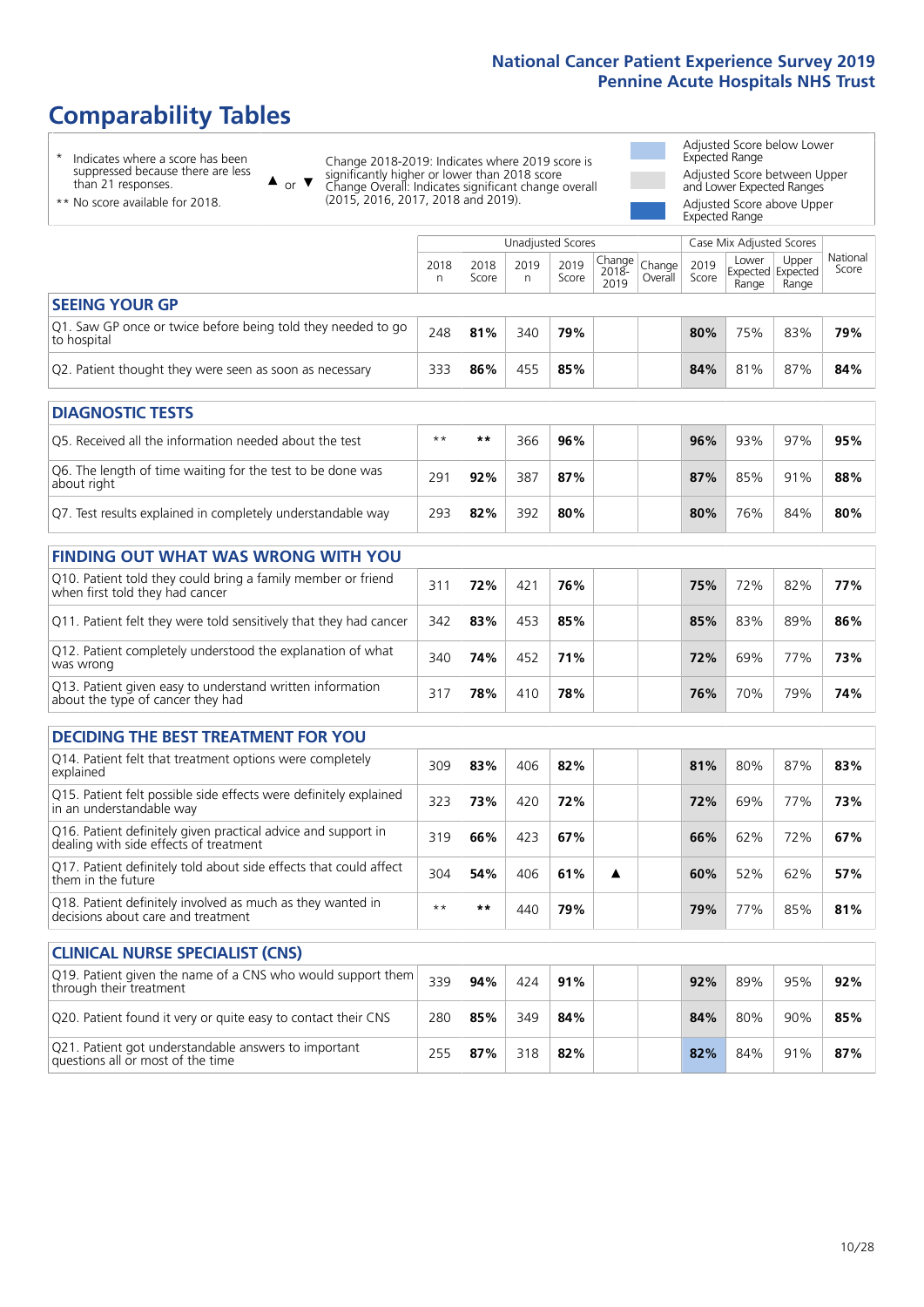# **Comparability Tables**

\* Indicates where a score has been suppressed because there are less than 21 responses.

\*\* No score available for 2018.

 $\triangle$  or  $\nabla$ 

Change 2018-2019: Indicates where 2019 score is significantly higher or lower than 2018 score Change Overall: Indicates significant change overall (2015, 2016, 2017, 2018 and 2019).

Adjusted Score below Lower Expected Range Adjusted Score between Upper and Lower Expected Ranges Adjusted Score above Upper Expected Range

|                                                                                                                   |              |               | <b>Unadjusted Scores</b> |               |                         |                   |               | Case Mix Adjusted Scores |                                     |                   |
|-------------------------------------------------------------------------------------------------------------------|--------------|---------------|--------------------------|---------------|-------------------------|-------------------|---------------|--------------------------|-------------------------------------|-------------------|
|                                                                                                                   | 2018<br>n.   | 2018<br>Score | 2019<br>n                | 2019<br>Score | Change<br>2018-<br>2019 | Change<br>Overall | 2019<br>Score | Lower<br>Range           | Upper<br>Expected Expected<br>Range | National<br>Score |
| <b>SUPPORT FOR PEOPLE WITH CANCER</b>                                                                             |              |               |                          |               |                         |                   |               |                          |                                     |                   |
| Q22. Hospital staff gave information about support or self-help<br>groups for people with cancer                  | 256          | 85%           | 355                      | 88%           |                         |                   | 89%           | 84%                      | 92%                                 | 88%               |
| Q23. Hospital staff discussed or gave information about the<br>impact cancer could have on day to day activities  | 226          | 80%           | 295                      | 83%           |                         |                   | 83%           | 80%                      | 88%                                 | 84%               |
| Q24. Hospital staff gave information on getting financial help or<br>possible benefits                            | 194          | 59%           | 271                      | 65%           |                         |                   | 68%           | 56%                      | 69%                                 | 63%               |
| Q25. Hospital staff told patient they could get free prescriptions                                                | 154          | 81%           | 196                      | 85%           |                         |                   | 84%           | 76%                      | 88%                                 | 82%               |
| <b>OPERATIONS</b>                                                                                                 |              |               |                          |               |                         |                   |               |                          |                                     |                   |
| Q27. Beforehand, patient had all the information needed about<br>the operation                                    | 145          | 94%           | 191                      | 94%           |                         |                   | 94%           | 94%                      | 99%                                 | 96%               |
| Q28. Afterwards, staff completely explained how operation had<br>gone in understandable way                       | 142          | 69%           | 191                      | 68%           |                         |                   | 68%           | 73%                      | 85%                                 | 79%               |
| <b>HOSPITAL CARE AS AN INPATIENT</b>                                                                              |              |               |                          |               |                         |                   |               |                          |                                     |                   |
| Q30. Hospital staff didn't talk in front of patient as if patient<br>wasn't there                                 | $* *$        | $***$         | 226                      | 82%           |                         |                   | 83%           | 79%                      | 88%                                 | 84%               |
| Q31. Patient had confidence and trust in all doctors treating<br>them                                             | $* *$        | $***$         | 230                      | 77%           |                         |                   | 75%           | 79%                      | 89%                                 | 84%               |
| Q32. Patient's family or someone close definitely felt able to talk<br>to a doctor                                | $* *$        | $***$         | 198                      | 73%           |                         |                   | 71%           | 66%                      | 78%                                 | 72%               |
| Q33. Patient had confidence and trust in all the ward nurses<br>treating them                                     | $\star\star$ | **            | 229                      | 72%           |                         |                   | 70%           | 68%                      | 80%                                 | 74%               |
| Q34. Patient thought there were always or nearly always<br>enough nurses on duty to care for them                 | $\star\star$ | $***$         | 228                      | 63%           |                         |                   | 62%           | 56%                      | 72%                                 | 64%               |
| Q35. All hospital staff asked patient what name they prefer to<br>be called by                                    | $**$         | $***$         | 227                      | 78%           |                         |                   | 75%           | 62%                      | 79%                                 | 71%               |
| Q36. Patient always given enough privacy when discussing<br>condition or treatment                                | $* *$        | $**$          | 226                      | 85%           |                         |                   | 83%           | 80%                      | 89%                                 | 85%               |
| Q37. Patient definitely found hospital staff to discuss worries or<br>fears during their inpatient visit          | $* *$        | **            | 172                      | 51%           |                         |                   | 48%           | 44%                      | 59%                                 | 52%               |
| Q38. Hospital staff definitely did everything they could to help<br>control pain                                  | $* *$        | $***$         | 197                      | 80%           |                         |                   | 79%           | 78%                      | 88%                                 | 83%               |
| Q39. Patient always felt they were treated with respect and<br>dignity while in hospital                          | $\star\star$ | $**$          | 226                      | 88%           |                         |                   | 86%           | 83%                      | 92%                                 | 88%               |
| Q40. Patient given clear written information about what should<br>or should not do after leaving hospital         | $**$         | $***$         | 215                      | 83%           |                         |                   | 83%           | 81%                      | 91%                                 | 86%               |
| Q41. Hospital staff told patient who to contact if worried about<br>condition or treatment after leaving hospital | $\star\star$ | $***$         | 217                      | 91%           |                         |                   | 90%           | 91%                      | 97%                                 | 94%               |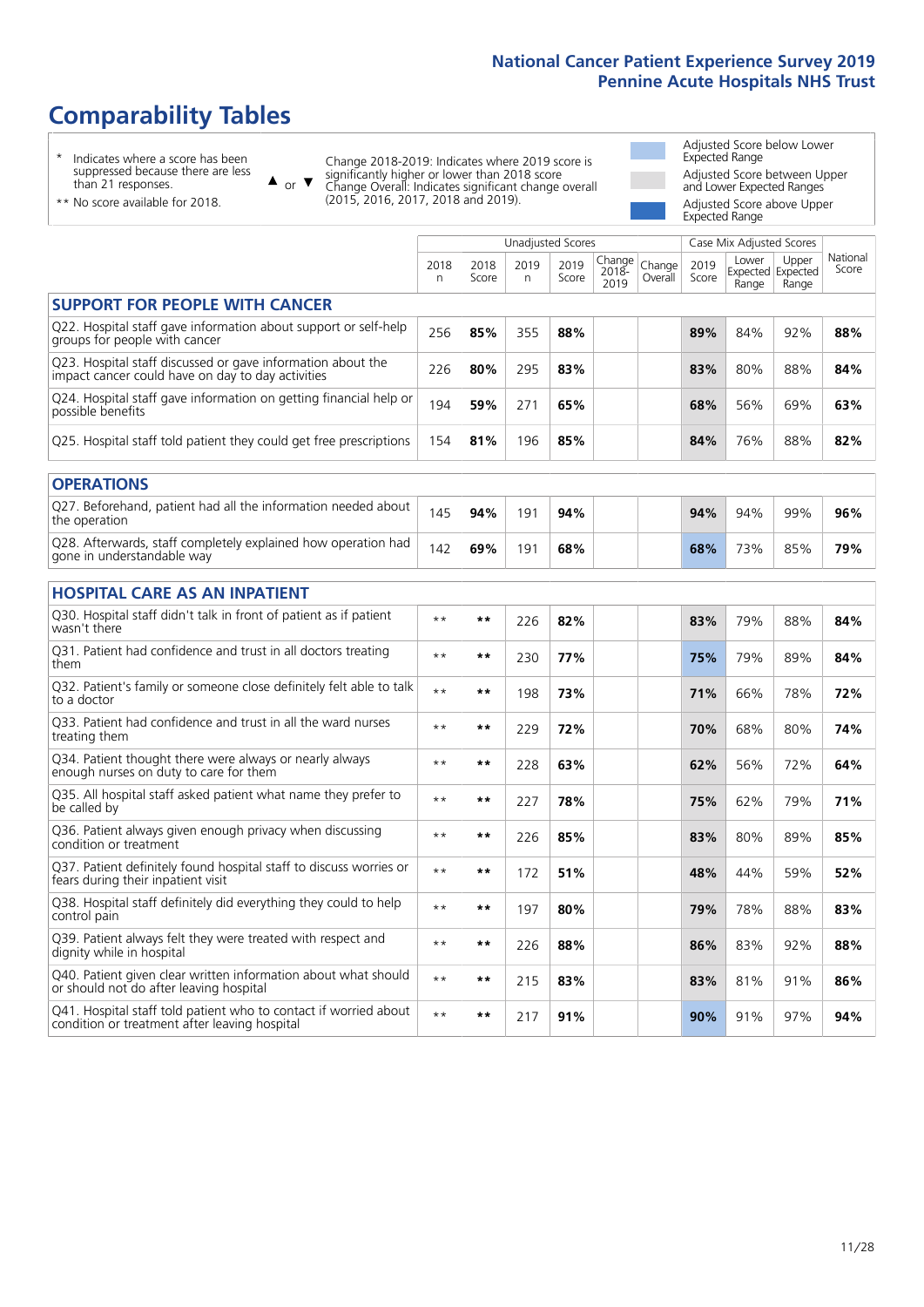# **Comparability Tables**

\* Indicates where a score has been suppressed because there are less than 21 responses.

\*\* No score available for 2018.

 $\triangle$  or  $\nabla$ 

Change 2018-2019: Indicates where 2019 score is significantly higher or lower than 2018 score Change Overall: Indicates significant change overall (2015, 2016, 2017, 2018 and 2019).

Adjusted Score below Lower Expected Range Adjusted Score between Upper and Lower Expected Ranges Adjusted Score above Upper Expected Range

|                                                                                                                       |              |               | Unadjusted Scores |               |                         |                   |               | Case Mix Adjusted Scores            |                |                   |
|-----------------------------------------------------------------------------------------------------------------------|--------------|---------------|-------------------|---------------|-------------------------|-------------------|---------------|-------------------------------------|----------------|-------------------|
|                                                                                                                       | 2018<br>n.   | 2018<br>Score | 2019<br>n.        | 2019<br>Score | Change<br>2018-<br>2019 | Change<br>Overall | 2019<br>Score | Lower<br>Expected Expected<br>Range | Upper<br>Range | National<br>Score |
| HOSPITAL CARE AS A DAY PATIENT / OUTPATIENT                                                                           |              |               |                   |               |                         |                   |               |                                     |                |                   |
| Q43. Patient definitely found hospital staff to discuss worries or<br>fears during their outpatient or day case visit | 238          | 66%           | 313               | 66%           |                         |                   | 65%           | 65%                                 | 76%            | 71%               |
| Q44. Cancer doctor had the right documents at patient's last<br>outpatient appointment                                | 283          | 95%           | 370               | 95%           |                         |                   | 94%           | 94%                                 | 98%            | 96%               |
| Q46. Beforehand patient completely had all information needed<br>about radiotherapy treatment                         | 80           | 91%           | 111               | 89%           |                         |                   | 89%           | 80%                                 | 93%            | 86%               |
| Q47. Patient completely given understandable information<br>about whether radiotherapy was working                    | 67           | 63%           | 92                | 63%           |                         |                   | 61%           | 50%                                 | 70%            | 60%               |
| Q49. Beforehand patient completely had all information needed<br>about chemotherapy treatment                         | 94           | 78%           | 142               | 92%           | ▲                       |                   | 92%           | 78%                                 | 90%            | 84%               |
| Q50. Patient given enough information about whether<br>chemotherapy was working in a completely understandable way    | 90           | 63%           | 134               | 72%           |                         |                   | 68%           | 60%                                 | 76%            | 68%               |
| <b>HOME CARE AND SUPPORT</b>                                                                                          |              |               |                   |               |                         |                   |               |                                     |                |                   |
| Q51. Hospital staff definitely gave family or someone close all<br>the information needed to help care at home        | 268          | 54%           | 355               | 60%           |                         |                   | 58%           | 55%                                 | 65%            | 60%               |
| Q52. Patient definitely given enough support from health or<br>social services during treatment                       | 187          | 54%           | 255               | 51%           |                         |                   | 51%           | 44%                                 | 60%            | 52%               |
| Q53. Patient definitely given enough support from health or<br>social services after treatment                        | 116          | 41%           | 165               | 52%           |                         |                   | 50%           | 37%                                 | 53%            | 45%               |
| <b>CARE FROM YOUR GENERAL PRACTICE</b>                                                                                |              |               |                   |               |                         |                   |               |                                     |                |                   |
| Q54. GP given enough information about patient's condition<br>and treatment                                           | 275          | 97%           | 362               | 95%           |                         |                   | 95%           | 93%                                 | 97%            | 95%               |
| Q55. General practice staff definitely did everything they could<br>to support patient during treatment               | 226          | 65%           | 298               | 55%           |                         |                   | 55%           | 53%                                 | 64%            | 58%               |
| <b>YOUR OVERALL NHS CARE</b>                                                                                          |              |               |                   |               |                         |                   |               |                                     |                |                   |
| Q56. Different people treating and caring for patient always<br>work well together to give best possible care         | $\star\star$ | **            | 430               | 72%           |                         |                   | 70%           | 68%                                 | 77%            | 73%               |
| Q57. Patient given a care plan                                                                                        | 259          | 42%           | 349               | 47%           |                         | ▲                 | 44%           | 32%                                 | 43%            | 38%               |
| Q58. Overall the administration of care was good or very good                                                         | 341          | 90%           | 441               | 90%           |                         |                   | 89%           | 85%                                 | 92%            | 89%               |
| Q59. Patient felt length of time for attending clinics and<br>appointments for cancer was about right                 | 339          | 69%           | 440               | 63%           |                         |                   | 61%           | 62%                                 | 77%            | 69%               |
| Q60. Someone discussed with patient whether they would like<br>to take part in cancer research                        | 324          | 24%           | 412               | 23%           |                         |                   | 24%           | 21%                                 | 40%            | 30%               |
| Q61. Patient's average rating of care scored from very poor to<br>very good                                           | 334          | 8.7           | 433               | 8.6           |                         |                   | 8.6           | 8.7                                 | 9.0            | 8.8               |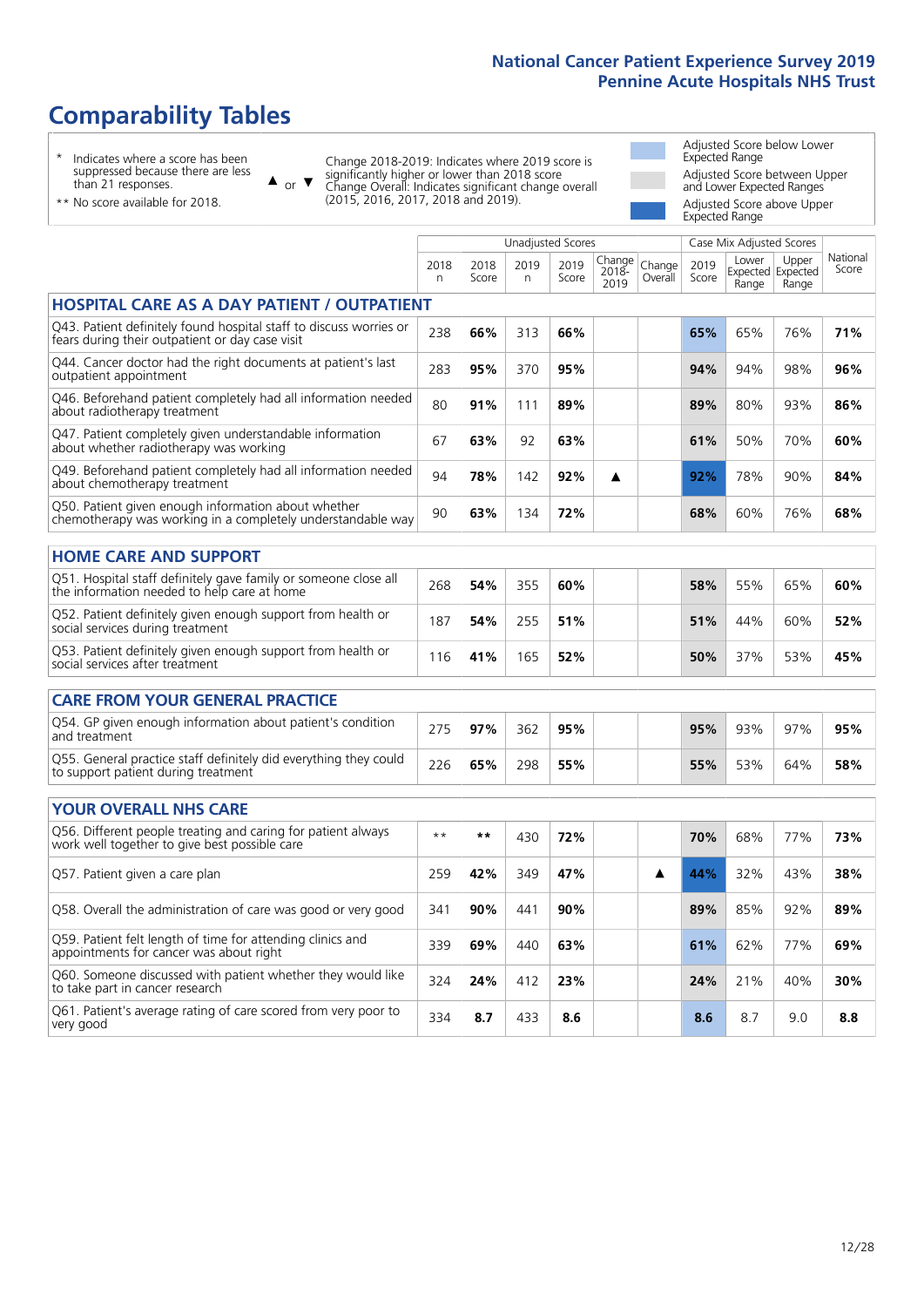- \* Indicates where a score has been suppressed because there are less than 21 responses.
- n.a. Indicates that there were no respondents for that tumour group.

| <b>SEEING YOUR GP</b>                           |            |              |               |                   |                    |                |                  |                       | Tumour Group |         |         |                 |                                                     |             |                |
|-------------------------------------------------|------------|--------------|---------------|-------------------|--------------------|----------------|------------------|-----------------------|--------------|---------|---------|-----------------|-----------------------------------------------------|-------------|----------------|
|                                                 |            | Brain<br>CNS | <b>Breast</b> | Colorectal<br>LGT | ᠊ᢛ<br>Gynaecologic | Haematological | Head and<br>Neck | Dung                  | Prostate     | Sarcoma | Skin    | Upper<br>Gastro | Jrological                                          | Other       | All<br>Cancers |
| Q1. Saw GP once or twice before being told they | Trust      |              | n.a. 98% 74%  |                   |                    | 58%            | $\star$          | $\star$               | 88%          |         | n.a.    | $\star$         | 91%                                                 | $\star$     | 79%            |
| needed to go to hospital                        | National   | 59%          |               | 94% 75% 77%       |                    |                |                  | 67%   79%   71%   82% |              | 71%     |         |                 | 90% 74% 83% 74% 79%                                 |             |                |
| Q2. Patient thought they were seen as soon as   | Trust      | $\star$      | 88%           | 78%               | $\star$            | 80%            | $\star$          | $\star$               | 90%          | $\star$ | $\star$ | $\star$         |                                                     | 91% 81% 85% |                |
| necessary                                       | National I | 79%          |               |                   |                    |                |                  |                       |              |         |         |                 | 89% 83% 81% 82% 81% 84% 86% 69% 85% 79% 85% 79% 84% |             |                |

#### **DIAGNOSTIC TESTS** Tumour Group

|                                                   |                                                                  | Brain | <b>Breast</b> | olorectal.<br>LGT<br>Ü | Gynaecological | Haematological | Head and<br>Neck | Lung        | Prostate | Sarcoma | Skin    | Upper<br>Gastro | Irological                                  | Other       | All<br>Cancers |
|---------------------------------------------------|------------------------------------------------------------------|-------|---------------|------------------------|----------------|----------------|------------------|-------------|----------|---------|---------|-----------------|---------------------------------------------|-------------|----------------|
| Q5. Received all the information needed about     | Trust                                                            | n.a.  |               | 95% 100%               |                | 100%           | $\star$          |             | 96%      | $\star$ | $\star$ | $\star$         |                                             | 93% 83% 96% |                |
| the test                                          | National                                                         | 93%   | 95%           | 95%                    | 93%            |                |                  | 95% 93% 95% | 95%      | 93%     | 96%     | 95%             | 95%                                         | 95%         | 95%            |
| Q6. The length of time waiting for the test to be | Trust                                                            | n.a.  |               | 98% 85%                | $\star$        | 84%            | $\star$          | $\star$     | 85%      |         | $\star$ | $\star$         |                                             | 90% 79% 87% |                |
| done was about right                              | National 84% 91%                                                 |       |               | 88%                    |                |                |                  |             |          |         |         |                 | 86% 89% 88% 87% 87% 81% 87% 84% 87% 86% 88% |             |                |
| Q7. Test results explained in completely          | <b>Trust</b>                                                     | n.a.  |               | 79% 93%                |                | 75%            | $\star$          | $^\star$    | 79%      | $\star$ | $\star$ | $\star$         |                                             | 75% 80% 80% |                |
| understandable way                                | National 71% 83% 82% 77% 77% 79% 80% 80% 78% 84% 75% 80% 76% 80% |       |               |                        |                |                |                  |             |          |         |         |                 |                                             |             |                |

| <b>FINDING OUT WHAT WAS WRONG WITH YOU</b>        |              |         |               |                            |                |                |                        |         | Tumour Group |          |         |                 |            |             |                |
|---------------------------------------------------|--------------|---------|---------------|----------------------------|----------------|----------------|------------------------|---------|--------------|----------|---------|-----------------|------------|-------------|----------------|
|                                                   |              | Brain   | <b>Breast</b> | ╮<br>olorectal<br>LGT<br>Ū | Gynaecological | Haematological | ad and<br>Neck<br>Head | Lung    | Prostate     | Sarcoma  | Skin    | Upper<br>Gastro | Jrological | Other       | All<br>Cancers |
| Q10. Patient told they could bring a family       | <b>Trust</b> | $\star$ | 74%           | 91%                        | $\star$        | 71%            | $\star$                | $\star$ | 69%          | $\star$  | $\star$ | $\star$         |            | 84% 79%     | 76%            |
| member or friend when first told they had cancer  | National     | 85%     | 82%           | 82%                        | 71%            | 71%            | 71%                    | 77%     | 79%          | 73%      | 69%     | 76%             |            | 73% 75%     | 77%            |
| Q11. Patient felt they were told sensitively that | Trust        | $\star$ | 96%           | 88%                        | $\star$        | 82%            | $\star$                | $\star$ | 91%          | $^\star$ | $\star$ | $\star$         |            | 83% 77% 85% |                |
| they had cancer                                   | National     | 79%     |               | 89% 87%                    | 82%            |                | 84% 87%                | 83%     | 86%          |          | 84% 89% | 81%             |            | 84% 83% 86% |                |
| Q12. Patient completely understood the            | Trust        | $\star$ |               | 73% 81%                    | $\star$        | 61%            | $\ast$                 | $\star$ | 71%          | $\star$  | $\star$ | $\star$         |            | 69% 85%     | 171%           |
| explanation of what was wrong                     | National     | 66%     | 77%           | 79%                        | 73%            | 60%            | 78%                    | 76%     | 79%          | 67%      | 80%     | 70%             |            | 77% 70%     | 73%            |
| Q13. Patient given easy to understand written     | Trust        | $\star$ | 85%           | 82%                        | $\star$        | 76%            | $\star$                | $\star$ | 80%          | $\star$  | $\star$ | $\star$         |            | 75% 77%     | 78%            |
| information about the type of cancer they had     | National     | 66%     | 78%           | 73%                        | 71%            | 76%            | 69%                    |         | 67% 83%      | 67%      | 84%     | 67%             | 74%        | 65%         | 74%            |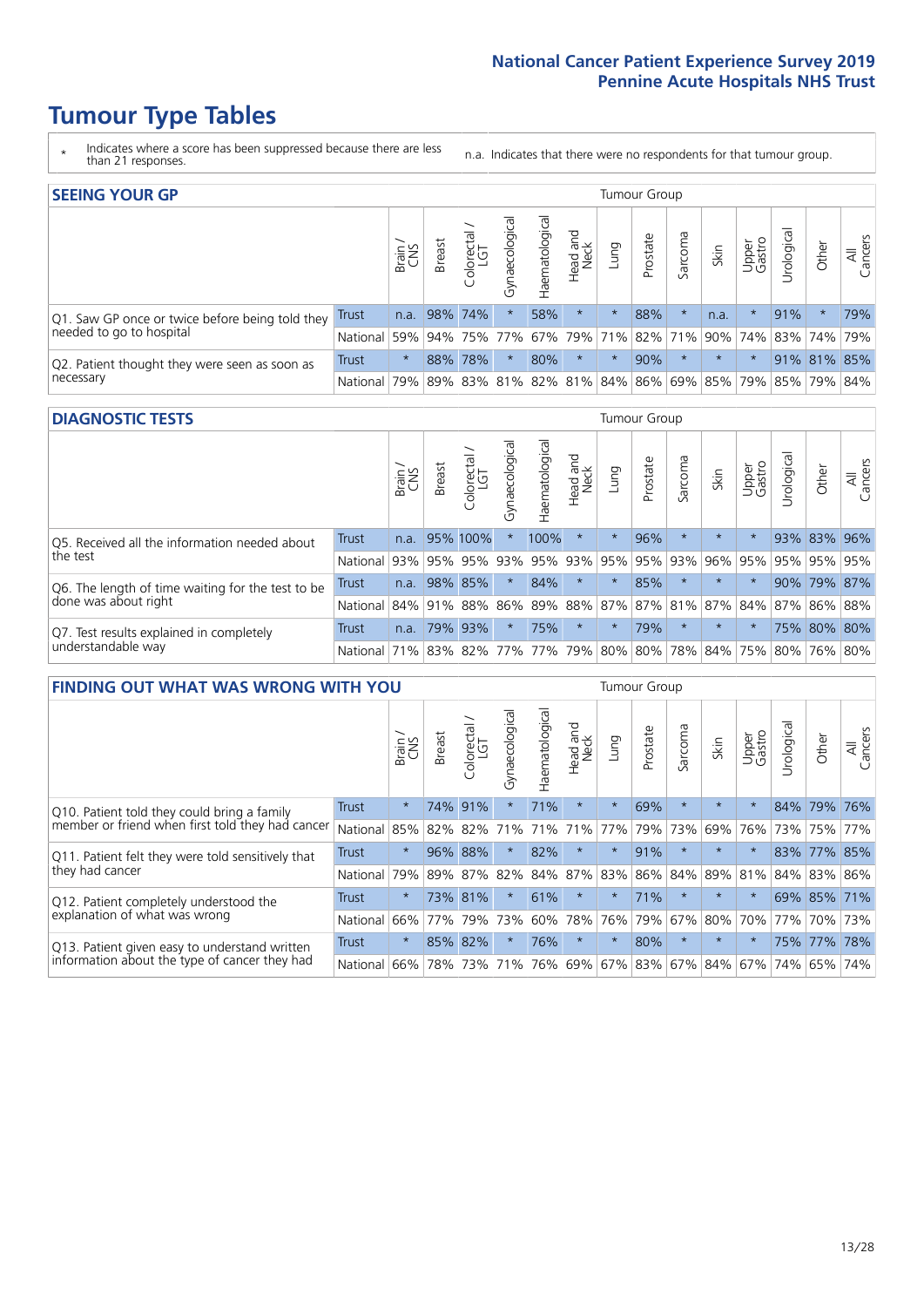\* Indicates where a score has been suppressed because there are less than 21 responses.

n.a. Indicates that there were no respondents for that tumour group.

| <b>DECIDING THE BEST TREATMENT FOR YOU</b>         |              |         |               |                       |                |                |                        |         | <b>Tumour Group</b> |                             |         |                 |            |             |                |
|----------------------------------------------------|--------------|---------|---------------|-----------------------|----------------|----------------|------------------------|---------|---------------------|-----------------------------|---------|-----------------|------------|-------------|----------------|
|                                                    |              | Brain   | <b>Breast</b> | olorectal<br>LGT<br>Ũ | Gynaecological | Haematological | ad and<br>Neck<br>Head | Lung    | Prostate            | Sarcoma                     | Skin    | Upper<br>Gastro | Jrological | Other       | All<br>Cancers |
| Q14. Patient felt that treatment options were      | <b>Trust</b> | $\star$ | 87%           | 90%                   | $\star$        | 77%            | $\star$                | $\star$ | 84%                 | $\star$                     | $\star$ | $\star$         | 75%        | 79%         | 82%            |
| completely explained                               | National     | 85%     | 85%           | 85%                   | 85%            | 82%            | 87%                    | 84%     | 83%                 | 83%                         | 89%     | 81%             |            | 83% 79% 83% |                |
| Q15. Patient felt possible side effects were       | Trust        | $\star$ | 80%           | 78%                   | $\star$        | 68%            | $\star$                | $\star$ | 69%                 | $\star$                     | n.a.    | $\star$         |            | 68% 73%     | 72%            |
| definitely explained in an understandable way      | National     | 69%     | 74%           | 76%                   | 75%            | 69%            | 73%                    | 74%     | 73%                 | 73%                         | 77%     | 72%             | 71%        | 70%         | 73%            |
| Q16. Patient definitely given practical advice and | Trust        | $\star$ | 69%           | 73%                   |                | 67%            | $\star$                | $\star$ | 68%                 | $\star$                     |         | $\star$         |            | 58% 59%     | 67%            |
| support in dealing with side effects of treatment  | National     | 63%     | 70%           | 70%                   | 69%            | 65%            | 70%                    | 69%     | 65%                 | 66%                         | 71%     | 66%             | 63%        | 64%         | 67%            |
| Q17. Patient definitely told about side effects    | Trust        | $\star$ | 75%           | 64%                   | $\star$        | 50%            | $\star$                | $\star$ | 70%                 | $\star$                     | $\star$ | $\star$         |            | 60% 54%     | 61%            |
| that could affect them in the future               | National     | 62%     | 57%           | 59%                   | 56%            | 51%            | 64%                    | 56%     | 66%                 | 54%                         | 66%     | 53%             |            | 56% 52%     | 57%            |
| Q18. Patient definitely involved as much as they   | Trust        | $\star$ | 85%           | 79%                   | $\star$        | 74%            | $\star$                | $\star$ | 86%                 | $\star$                     | $\star$ | $\star$         |            | 76% 78% 79% |                |
| wanted in decisions about care and treatment       | National     | 79%     |               | 81% 83%               |                |                |                        |         |                     | 81% 80% 81% 81% 84% 81% 87% |         | 79%             | 79%        | 78% 81%     |                |

### **CLINICAL NURSE SPECIALIST (CNS)** Tumour Group

|                                             |              | Brain   | <b>Breast</b>   | Colorectal<br>LGT | Gynaecologica | శా<br>aematologi | Head and<br>Neck | Lung    | Prostate | Sarcoma | Skin    | Upper<br>Gastro                               | $\sigma$<br>rologica | Other       | All<br>Cancers |
|---------------------------------------------|--------------|---------|-----------------|-------------------|---------------|------------------|------------------|---------|----------|---------|---------|-----------------------------------------------|----------------------|-------------|----------------|
| Q19. Patient given the name of a CNS who    | <b>Trust</b> | $\star$ | 93%             | 98%               |               | 91%              | $\star$          |         | 97%      | $\star$ | $\star$ | $\star$                                       |                      | 80% 84% 91% |                |
| would support them through their treatment  | National     | 95%     | 95%             | 92%               | 95%           | 92%              | 91%              |         | 94% 91%  | 91%     | 91%     | 93%                                           | 85%                  | 89%         | 92%            |
| Q20. Patient found it very or quite easy to | Trust        | n.a.    | 95% 89%         |                   |               | 84%              | $\star$          | $\star$ | 85%      | $\star$ | $\star$ | $\star$                                       | 73%                  | $\star$     | 84%            |
| contact their CNS                           | National     |         | 86% 84% 88% 85% |                   |               | 87%              | 86%              | 86% 80% |          | 86%     |         | 90% 85%                                       |                      | 83% 83%     | 85%            |
| Q21. Patient got understandable answers to  | Trust        |         | n.a. 100% 86%   |                   |               | 78%              | $\star$          | $\star$ | 80%      | $\star$ | n.a.    |                                               | 78%                  | $\star$     | 82%            |
| important questions all or most of the time | National     |         | 82% 87% 89% 86% |                   |               |                  |                  |         |          |         |         | 89%   88%   86%   87%   87%   93%   86%   87% |                      | 86%         | 87%            |

| <b>SUPPORT FOR PEOPLE WITH CANCER</b>                                                             |              |         |               |            |                |                |                         |                 | Tumour Group |         |         |                 |            |         |                |
|---------------------------------------------------------------------------------------------------|--------------|---------|---------------|------------|----------------|----------------|-------------------------|-----------------|--------------|---------|---------|-----------------|------------|---------|----------------|
|                                                                                                   |              | Brain   | <b>Breast</b> | Colorectal | Gynaecological | Haematological | ead and<br>Neck<br>Head | Lung            | Prostate     | Sarcoma | Skin    | Upper<br>Gastro | Irological | Other   | All<br>Cancers |
| Q22. Hospital staff gave information about<br>support or self-help groups for people with         | <b>Trust</b> | $\star$ |               | 100% 91%   | $\star$        | 86%            | $\star$                 | $\star$         | 92%          | $\star$ | $\star$ | $\star$         | 78%        | 91%     | 88%            |
| cancer                                                                                            | National     | 92%     | 92%           | 88%        | 87%            | 86%            | 88%                     | 87%             | 91%          | 86%     | 90%     | 88%             | 81%        | 83%     | 88%            |
| Q23. Hospital staff discussed or gave information<br>about the impact cancer could have on day to | <b>Trust</b> | $\star$ | 95%           | 83%        | $\star$        | 84%            | $\star$                 | $\star$         | 87%          | $\star$ | n.a.    | $\star$         | 73%        | $\star$ | 83%            |
| day activities                                                                                    | National     | 84%     | 86%           | 85%        | 82%            | 84%            | 84%                     | 83%             | 88%          | 81%     | 86%     | 83%             | 78%        | 79%     | 84%            |
| Q24. Hospital staff gave information on getting                                                   | Trust        | $\star$ |               | 83% 71%    |                | 71%            | $\ast$                  | $^\star$        | 54%          | $\star$ | n.a.    | $\star$         | 34%        | $\ast$  | 65%            |
| financial help or possible benefits                                                               | National     | 78%     |               | 68% 61%    | 66%            | 61%            | 67%                     | 72%             | 55%          | 64%     | 60%     | 64%             | 47%        | 59%     | 63%            |
| Q25. Hospital staff told patient they could get                                                   | Trust        | n.a.    | 100% 87%      |            | $\star$        | 87%            | $\star$                 | $\star$         | 72%          | $\star$ | $\star$ | $\star$         | $\star$    | $\ast$  | 85%            |
| free prescriptions                                                                                | National I   | 82%     | 81% 83%       |            | 79%            |                |                         | 87% 84% 86% 80% |              | 78%     | 71%     | 84%             | 73%        | 81%     | 82%            |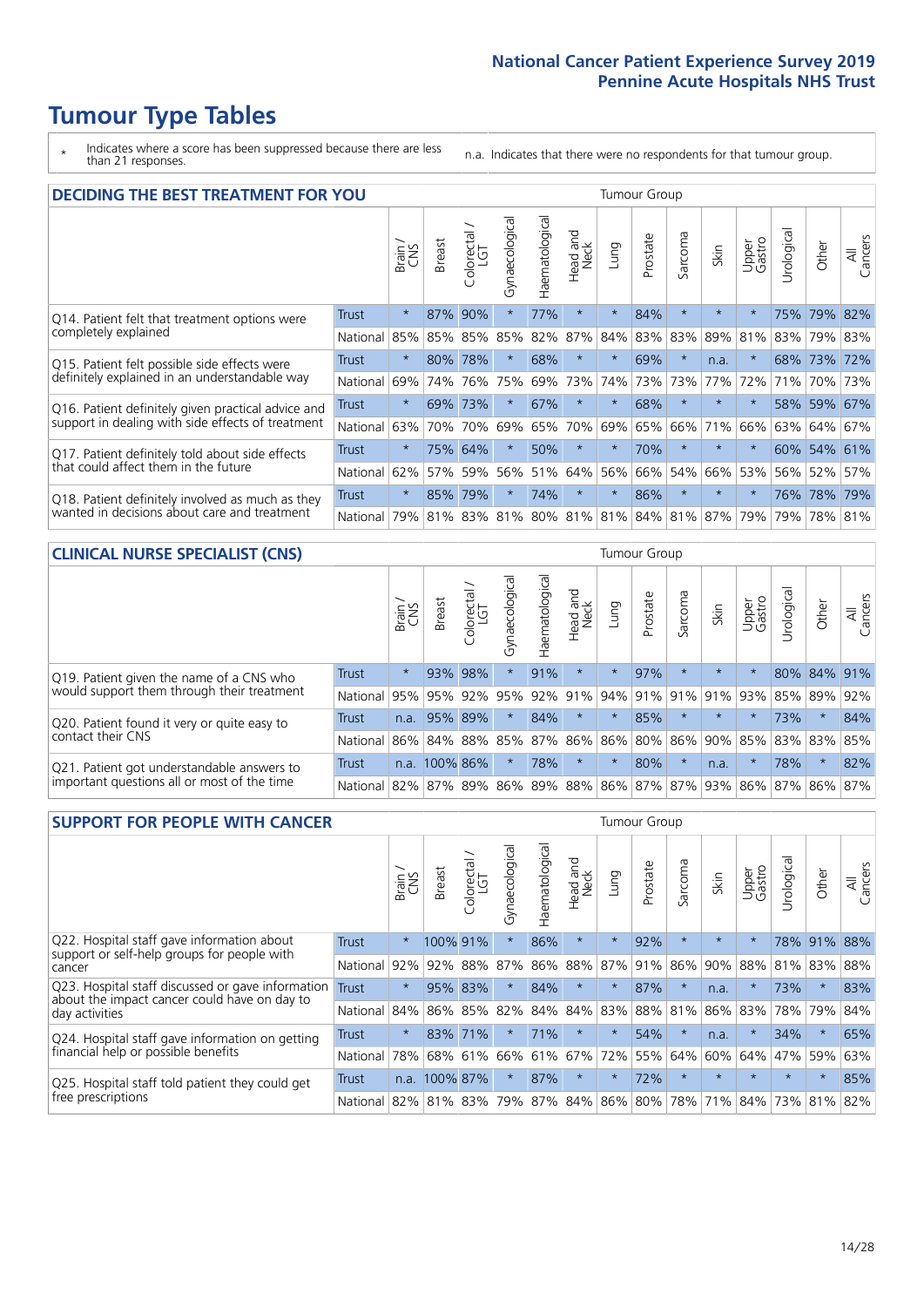- \* Indicates where a score has been suppressed because there are less than 21 responses.
- n.a. Indicates that there were no respondents for that tumour group.

| <b>OPERATIONS</b><br>Tumour Group                                                           |              |          |               |                   |                   |                |                  |                     |          |         |                                         |                 |           |         |                |
|---------------------------------------------------------------------------------------------|--------------|----------|---------------|-------------------|-------------------|----------------|------------------|---------------------|----------|---------|-----------------------------------------|-----------------|-----------|---------|----------------|
|                                                                                             |              | Brain    | <b>Breast</b> | Colorectal<br>LGT | ਨ<br>Gynaecologic | Haematological | Head and<br>Neck | <b>Dung</b>         | Prostate | Sarcoma | Skin                                    | Upper<br>Gastro | Urologica | Other   | All<br>Cancers |
| Q27. Beforehand, patient had all the information<br>needed about the operation              | <b>Trust</b> | $^\star$ |               | 91% 96%           | $\star$           | $\star$        | $\star$          | $\star$             | $\star$  | n.a.    | $\star$                                 | $\star$         | 93%       |         | 94%            |
|                                                                                             | National     |          | 96% 97%       | 96%               |                   |                |                  |                     |          |         | 96% 94% 96% 95% 97% 95% 96% 96% 95% 95% |                 |           |         | 96%            |
| Q28. Afterwards, staff completely explained how<br>operation had gone in understandable way | <b>Trust</b> | $\star$  |               | 74% 78%           | $\star$           | $\star$        | $\star$          | $\star$             | $\star$  | n.a.    | $\star$                                 |                 | 52%       | $\star$ | 68%            |
|                                                                                             | National     | 76%      |               | 79% 83%           |                   |                |                  | 79% 78% 79% 79% 78% |          |         | 80% 82% 79% 76% 77%                     |                 |           |         | 79%            |

#### **HOSPITAL CARE AS AN INPATIENT** Tumour Group

|                                                                                                   |              | Brain | <b>Breast</b> | Colorectal /<br>LGT | Gynaecological | Haematological | Head and<br>Neck | Lung        | Prostate | Sarcoma | Skin    | Upper<br>Gastro | Urological | Other   | Cancers<br>$\overline{\overline{A}}$ |
|---------------------------------------------------------------------------------------------------|--------------|-------|---------------|---------------------|----------------|----------------|------------------|-------------|----------|---------|---------|-----------------|------------|---------|--------------------------------------|
| Q30. Hospital staff didn't talk in front of patient                                               | Trust        | n.a.  | 86%           | 83%                 | $\star$        | 85%            | $\star$          | $\star$     | $\star$  | $\star$ | $\star$ | $\star$         | 78%        | $\star$ | 82%                                  |
| as if patient wasn't there                                                                        | National     | 81%   | 86%           | 81%                 | 83%            | 84%            | 83%              | 81%         | 88%      | 86%     | 86%     | 81%             | 83%        | 82%     | 84%                                  |
| 031. Patient had confidence and trust in all<br>doctors treating them                             | Trust        | n.a.  | 86% 81%       |                     |                | 80%            | $\star$          | $\star$     | 76%      | $\star$ | $\star$ |                 | 68%        | $\star$ | 77%                                  |
|                                                                                                   | National     | 82%   | 83%           | 85%                 | 83%            | 82%            |                  | 87% 83%     | 89%      | 86%     | 85%     | 81%             | 85%        | 80%     | 84%                                  |
| Q32. Patient's family or someone close definitely                                                 | <b>Trust</b> | n.a.  | 80%           | 79%                 |                | 77%            | $\star$          | $\star$     | $\star$  | $\star$ | n.a.    |                 | 58%        | $\star$ | 73%                                  |
| felt able to talk to a doctor                                                                     | National     | 67%   | 72%           | 73%                 | 72%            | 74%            | 75%              | 74%         | 72%      | 71%     | 74%     | 73%             | 71%        | 69%     | 72%                                  |
| Q33. Patient had confidence and trust in all the                                                  | <b>Trust</b> | n.a.  | 72%           | 70%                 | $\star$        | 78%            | $\star$          | $\star$     | 81%      | $\star$ | $\star$ | $\star$         | 75%        | $\star$ | 72%                                  |
| ward nurses treating them                                                                         | National     | 72%   | 73%           | 72%                 | 71%            | 77%            | 75% 77%          |             | 79%      | 74%     | 75%     | 73%             | 77%        | 69%     | 74%                                  |
| Q34. Patient thought there were always or nearly<br>always enough nurses on duty to care for them | <b>Trust</b> | n.a.  | 76%           | 64%                 | $\star$        | 60%            | $\star$          | $\star$     | 76%      | $\star$ | $\star$ | $\star$         | 60%        | $\star$ | 63%                                  |
|                                                                                                   | National     | 68%   | 64%           | 62%                 | 63%            | 63%            | 65%              | 68%         | 72%      | 65%     | 70%     | 65%             | 66%        | 60%     | 64%                                  |
| Q35. All hospital staff asked patient what name                                                   | Trust        | n.a.  | 71% 74%       |                     | $\star$        | 87%            | $\star$          | $\star$     | $\star$  | $\star$ | $\star$ | $\star$         | 78%        | $\star$ | 78%                                  |
| they prefer to be called by                                                                       | National     | 68%   | 62%           | 74%                 | 65%            | 72%            |                  | 71% 76%     | 72%      | 74%     | 70%     | 78%             | 76%        | 69%     | 71%                                  |
| Q36. Patient always given enough privacy when                                                     | Trust        | n.a.  |               | 79% 83%             | $\star$        | 93%            | $\star$          | $\star$     | 100%     | $\star$ | $\star$ | $\star$         | 85%        | $\star$ | 85%                                  |
| discussing condition or treatment                                                                 | National     | 78%   | 84%           | 85%                 | 81%            |                |                  | 86% 87% 84% | 88%      | 84%     | 84%     | 84%             | 85%        | 82%     | 85%                                  |
| Q37. Patient definitely found hospital staff to                                                   | <b>Trust</b> | n.a.  | $\star$       | 56%                 | $\star$        | 70%            | $\star$          | $\star$     | $\star$  | $\star$ | n.a.    | $\star$         | 26%        | $\star$ | 51%                                  |
| discuss worries or fears during their inpatient visit                                             | National     | 45%   | 51%           | 55%                 | 51%            | 56%            |                  | 52% 49%     | 53%      | 54%     | 51%     | 53%             | 49%        | 46%     | 52%                                  |
| Q38. Hospital staff definitely did everything they                                                | <b>Trust</b> |       | n.a. 84% 84%  |                     | $\star$        | 82%            | $\star$          | $\star$     | $\star$  | n.a.    | $\star$ | $\star$         | 69%        | $\star$ | 80%                                  |
| could to help control pain                                                                        | National     | 85%   | 83%           | 84%                 | 82%            | 82%            | 80%              | 84%         | 85%      | 83%     | 85%     | 82%             | 81%        | 82%     | 83%                                  |
| Q39. Patient always felt they were treated with                                                   | <b>Trust</b> | n.a.  | 86% 87%       |                     |                | 95%            | $\star$          | $\star$     | 90%      | $\star$ | $\star$ |                 | 87%        | $\star$ | 88%                                  |
| respect and dignity while in hospital                                                             | National     | 85%   | 87% 87%       |                     | 85%            |                | 89% 87% 88%      |             | 91%      | 89%     | 89%     | 88%             |            | 90% 86% | 88%                                  |
| Q40. Patient given clear written information<br>about what should or should not do after leaving  | Trust        | n.a.  | 89%           | 93%                 | $\star$        | 89%            | $\star$          | $\star$     | $\star$  | n.a.    | $\star$ | $\star$         | 76%        | $\star$ | 83%                                  |
| hospital                                                                                          | National     | 80%   | 89%           | 86%                 | 86%            | 83%            |                  | 87% 82%     | 91%      | 85%     | 90%     | 82%             | 87%        | 83%     | 86%                                  |
| Q41. Hospital staff told patient who to contact<br>if worried about condition or treatment after  | <b>Trust</b> | n.a.  | 93%           | 93%                 | $\star$        | 98%            | $\star$          | $\star$     | $\star$  | $\star$ | n.a.    | $\star$         | 82%        | $\star$ | 91%                                  |
| leaving hospital                                                                                  | National     | 94%   | 95% 95%       |                     | 93%            |                |                  | 96% 93% 92% |          | 96% 94% |         | 95% 92%         |            | 92% 93% | 94%                                  |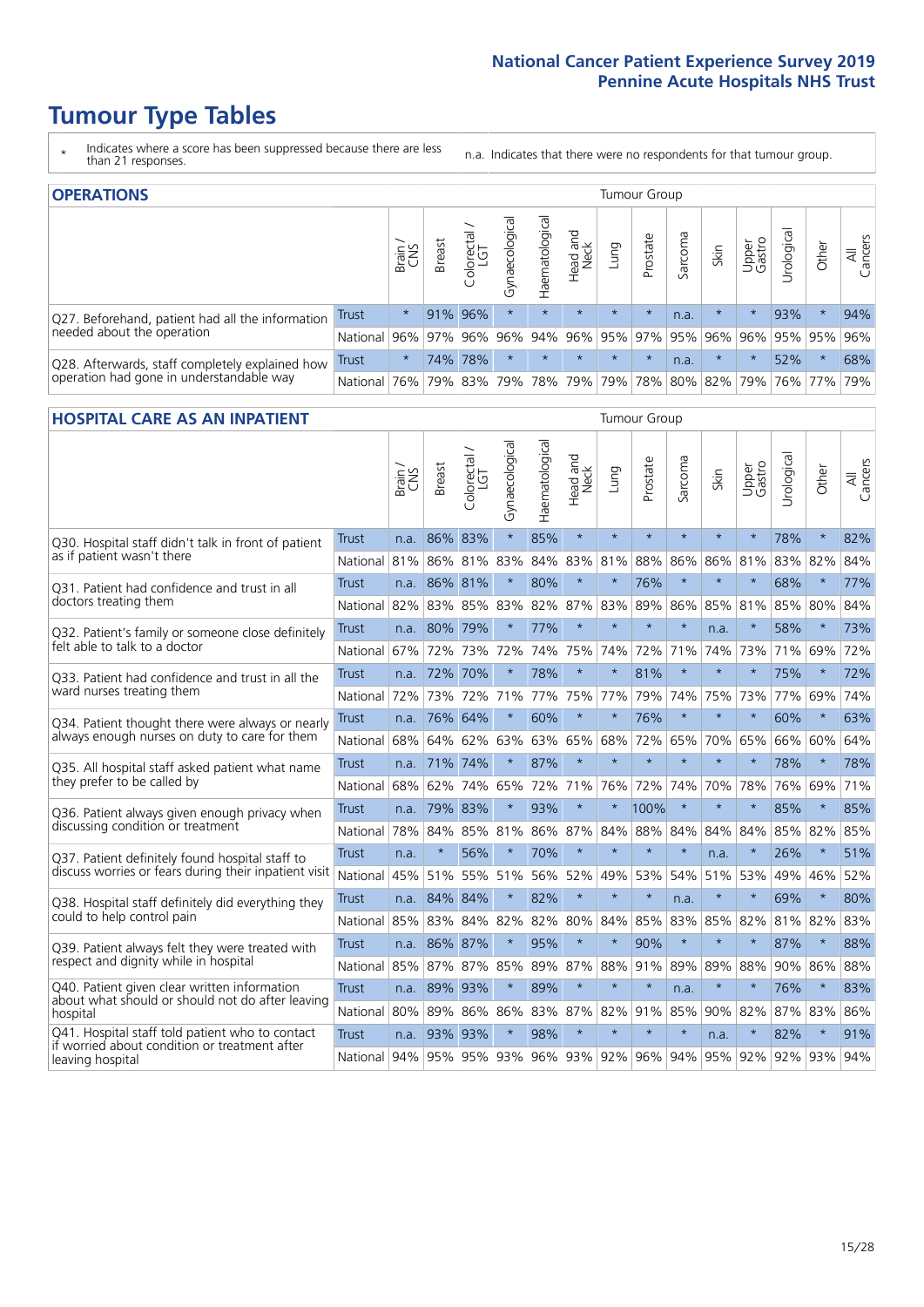- \* Indicates where a score has been suppressed because there are less than 21 responses.
- n.a. Indicates that there were no respondents for that tumour group.

| <b>HOSPITAL CARE AS A DAY PATIENT / OUTPATIENT</b><br><b>Tumour Group</b>                                                |              |         |               |                            |                |                |                                |         |          |         |         |                 |            |         |                |
|--------------------------------------------------------------------------------------------------------------------------|--------------|---------|---------------|----------------------------|----------------|----------------|--------------------------------|---------|----------|---------|---------|-----------------|------------|---------|----------------|
|                                                                                                                          |              | Brain   | <b>Breast</b> | olorectal<br>LGT<br>$\cup$ | Gynaecological | Haematological | <b>Bad and</b><br>Neck<br>Head | Lung    | Prostate | Sarcoma | Skin    | Upper<br>Gastro | Urological | Other   | All<br>Cancers |
| Q43. Patient definitely found hospital staff to<br>discuss worries or fears during their outpatient or<br>day case visit | Trust        | $\star$ | 64%           | 73%                        | $\star$        | 65%            | $\star$                        | $\star$ | 67%      | $\star$ | $\star$ | $\star$         | 51%        | $\star$ | 66%            |
|                                                                                                                          | National     | 66%     | 68%           | 73%                        | 70%            | 73%            | 72%                            | 70%     | 74%      | 72%     | 72%     | 71%             | 67%        | 68%     | 71%            |
| Q44. Cancer doctor had the right documents at<br>patient's last outpatient appointment                                   | Trust        | $\star$ |               | 98% 100%                   | $\star$        | 93%            | $\star$                        | $\star$ | 94%      | $\ast$  |         | $\star$         | 98%        | $\ast$  | 95%            |
|                                                                                                                          | National     | 94%     | 96%           | 96%                        | 96%            | 97%            | 96%                            | 96%     | 96%      | 96%     | 96%     | 94%             | 96%        | 95%     | 96%            |
| Q46. Beforehand patient completely had                                                                                   | Trust        | $\star$ | 92%           | $\star$                    | n.a.           | $\star$        | $\star$                        | $\star$ | 91%      | n.a.    | n.a.    | $\star$         | $\star$    | $\star$ | 89%            |
| all information needed about radiotherapy<br>treatment                                                                   | National     | 91%     | 88%           | 83%                        | 88%            | 84%            | 86%                            | 86%     | 88%      | 88%     | 84%     | 86%             | 83%        | 84%     | 86%            |
| Q47. Patient completely given understandable                                                                             | <b>Trust</b> | $\star$ | 82%           | $\star$                    | n.a.           | $\star$        | $\star$                        | $\star$ | $\star$  | n.a.    | n.a.    | $\star$         | $\star$    | $\star$ | 63%            |
| information about whether radiotherapy was<br>working                                                                    | National     | 56%     | 60%           | 57%                        | 61%            | 62%            | 63%                            | 59%     | 60%      | 67%     | 57%     | 52%             | 59%        | 59%     | 60%            |
| Q49. Beforehand patient completely had all                                                                               | Trust        | $\star$ | $\star$       | $\star$                    | n.a.           | 92%            | $\star$                        | $\star$ | $\star$  | n.a.    | n.a.    | $\star$         | $\star$    | $\ast$  | 92%            |
| information needed about chemotherapy<br>treatment                                                                       | National     | 80%     | 82%           | 86%                        | 87%            | 85%            | 79%                            | 84%     | 86%      | 86%     | 90%     | 84%             | 85%        | 85%     | 84%            |
| Q50. Patient given enough information about<br>whether chemotherapy was working in a<br>completely understandable way    | Trust        | $\star$ | $\star$       | $\star$                    | n.a.           | 77%            | $\star$                        | $\star$ | $\star$  | n.a.    | n.a.    | $\star$         | $\star$    | $\star$ | 72%            |
|                                                                                                                          | National     | 54%     | 62%           | 64%                        | 68%            | 75%            | 57%                            | 67%     | 66%      | 71%     | 79%     | 61%             | 68%        | 69%     | 68%            |

### **HOME CARE AND SUPPORT** Tumour Group

|                                                                                                                   |              | Brain   | <b>Breast</b> | Colorectal<br>LGT | Gynaecological | Haematological | Head and<br>Neck | Lung    | Prostate | Sarcoma | Skin    | Upper<br>Gastro | Urological | Other   | All<br>Cancers |
|-------------------------------------------------------------------------------------------------------------------|--------------|---------|---------------|-------------------|----------------|----------------|------------------|---------|----------|---------|---------|-----------------|------------|---------|----------------|
| Q51. Hospital staff definitely gave family or<br>someone close all the information needed to<br>help care at home | <b>Trust</b> | $\star$ |               | 65% 62%           |                | 59%            | $\star$          | $\star$ | 57%      | $\star$ | $\star$ | $\star$         |            | 57% 57% | 60%            |
|                                                                                                                   | National     | 58%     |               | 58% 63%           | 57%            | 62%            | 67%              | 59%     | 61%      |         | 62% 65% | 60%             | 59%        | 55%     | 60%            |
| Q52. Patient definitely given enough support<br>from health or social services during treatment                   | Trust        | $\star$ | 67% 59%       |                   | $\star$        | 43%            | $\star$          | $\star$ | 52%      | $\star$ | $\star$ | $\star$         | 41%        | $\star$ | 51%            |
|                                                                                                                   | National     | 42%     | 52%           | 60%               | 45%            | $ 51\% $       | 59%              | 50%     | 48%      | 53%     | 57%     | 54%             | 48% 51%    |         | 52%            |
| Q53. Patient definitely given enough support<br>from health or social services after treatment                    | Trust        | n.a.    | 73%           | 56%               | $\star$        | 46%            | $\star$          | $\star$ | $\star$  | n.a.    | $\star$ | $\star$         | $\star$    | $\star$ | 52%            |
|                                                                                                                   | National     | 39%     | 41% 53%       |                   | 39%            | $ 43\% $       | 56%              | 40%     | 46%      |         | 48% 59% | 47%             | 44%        | 44%     | 45%            |

| <b>CARE FROM YOUR GENERAL PRACTICE</b>                                                                     |              |         |               |                   |                |                | Tumour Group     |         |                                         |         |         |                 |           |             |                |
|------------------------------------------------------------------------------------------------------------|--------------|---------|---------------|-------------------|----------------|----------------|------------------|---------|-----------------------------------------|---------|---------|-----------------|-----------|-------------|----------------|
|                                                                                                            |              | Brain,  | <b>Breast</b> | Colorectal<br>LGT | Gynaecological | Haematological | Head and<br>Neck | Lung    | Prostate                                | Sarcoma | Skin    | Upper<br>Gastro | Urologica | Other       | All<br>Cancers |
| Q54. GP given enough information about                                                                     | Trust        | n.a.    |               | 93% 96%           | $\star$        | 97%            | $\star$          | $\star$ | 98%                                     |         | $\star$ | $\star$         |           | 94% 83% 95% |                |
| patient's condition and treatment                                                                          | National 91% |         |               | 96% 95%           | 95%            |                |                  |         | 96% 94% 94% 96% 94% 96% 93% 95% 94% 95% |         |         |                 |           |             |                |
| Q55. General practice staff definitely did<br>everything they could to support patient during<br>treatment | Trust        | $\star$ |               | 59% 57%           | $\star$        | 52%            | $\star$          | $\star$ | 50%                                     |         | n.a.    | $\star$         | 56%       | $\star$     | 55%            |
|                                                                                                            | National     | 55%     |               | 58% 59%           | 56%            |                | 56% 59%          |         | 56% 64% 56% 65% 59%                     |         |         |                 |           | 59% 55%     | 58%            |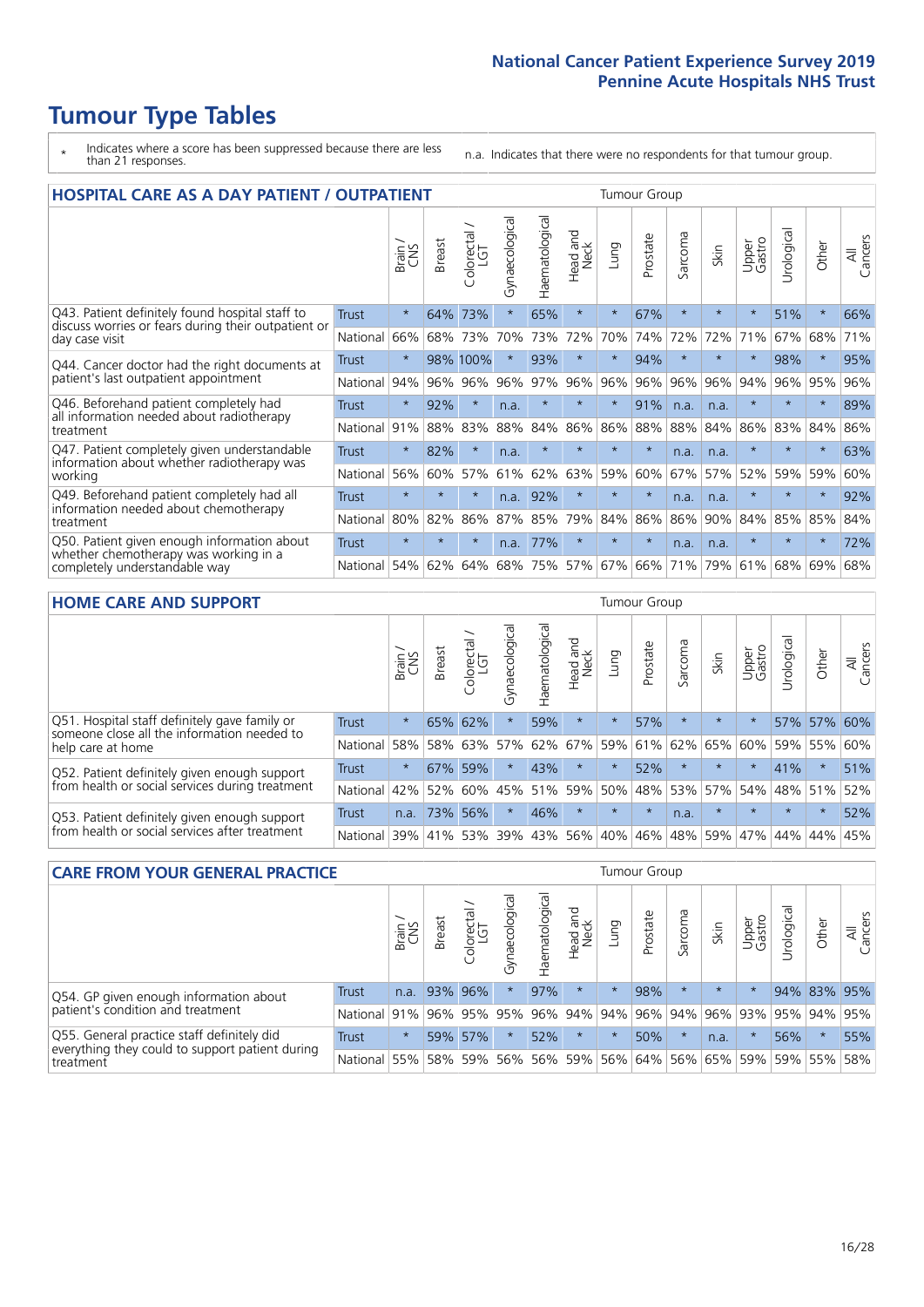- \* Indicates where a score has been suppressed because there are less than 21 responses.
- n.a. Indicates that there were no respondents for that tumour group.

### **YOUR OVERALL NHS CARE** THE TWO CONTROLLER THE THE THROUP CHANGE THE TUMOUR GROUP

|                                                                                                 |              | Brain<br>CNS | <b>Breast</b> | Colorectal<br>LGT | Gynaecological | Haematological | <b>Bad and</b><br>Neck<br>Head | Lung    | Prostate | arcoma<br>$\sqrt{ }$ | Skin    | Upper<br>Gastro | लु<br>Urologia | Other  | All<br>Cancers |
|-------------------------------------------------------------------------------------------------|--------------|--------------|---------------|-------------------|----------------|----------------|--------------------------------|---------|----------|----------------------|---------|-----------------|----------------|--------|----------------|
| Q56. Different people treating and caring for                                                   | <b>Trust</b> | $\star$      | 74%           | 74%               |                | 73%            | $\star$                        | $\star$ | 77%      | $\star$              | $\star$ | $\star$         | 63%            | 63%    | 72%            |
| patient always work well together to give best<br>possible care                                 | National     | 60%          | 73%           | 73%               | 69%            | 75%            | 73%                            | 73%     | 75%      | 70%                  | 79%     | 69%             | 74%            | 68%    | 73%            |
| Q57. Patient given a care plan                                                                  | <b>Trust</b> | $\star$      | 68%           | 70%               |                | 42%            | $\star$                        | $\star$ | 42%      | $\star$              | $\star$ | $\star$         | 24%            | $\ast$ | 47%            |
|                                                                                                 | National     | 36%          | 41%           | 40%               | 34%            | 36%            | 39%                            | 36%     | 40%      | 34%                  | 44%     | 36%             | 33%            | 31%    | 38%            |
| Q58. Overall the administration of care was good                                                | <b>Trust</b> | $\star$      | 98%           | 85%               |                | 90%            | $\star$                        | $\star$ | 93%      | $\star$              | $\star$ |                 | 86%            | 89%    | 90%            |
| or very good                                                                                    | National     | 85%          | 90%           | 88%               | 87%            | 91%            | 90%                            | 90%     | 88%      | 88%                  | 90%     | 86%             | 85%            | 87%    | 89%            |
| Q59. Patient felt length of time for attending<br>clinics and appointments for cancer was about | <b>Trust</b> | $\star$      | 60%           | 69%               |                | 50%            | $\star$                        | $\star$ | 74%      | $\star$              | $\star$ |                 | 65%            | 70%    | 63%            |
| right                                                                                           | National     | 58%          | 68%           | 73%               | 66%            | 66%            | 71%                            | 71%     | 76%      | 68%                  | 73%     | 66%             | 75%            | 64%    | 69%            |
| Q60. Someone discussed with patient whether                                                     | <b>Trust</b> | $\star$      | 27%           | 38%               |                | 20%            | $\star$                        | $\star$ | 21%      | $\star$              | $\star$ |                 | 11%            | 14%    | 23%            |
| they would like to take part in cancer research                                                 | National     | 42%          | 30%           | 32%               | 31%            | 33%            | 21%                            | 34%     | 31%      | 36%                  | 20%     | 36%             | 21%            | 32%    | 30%            |
| Q61. Patient's average rating of care scored from<br>very poor to very good                     | Trust        | $\star$      | 9.2           | 8.6               | $\star$        | 8.7            | $\ast$                         | $\star$ | 8.5      | $\star$              | $\star$ | $\star$         | 8.4            | 8.6    | 8.6            |
|                                                                                                 | National     | 8.6          | 8.9           | 8.8               | 8.7            | 8.9            | 8.8                            | 8.8     | 8.8      | 8.8                  | 8.9     | 8.7             | 8.7            | 8.7    | 8.8            |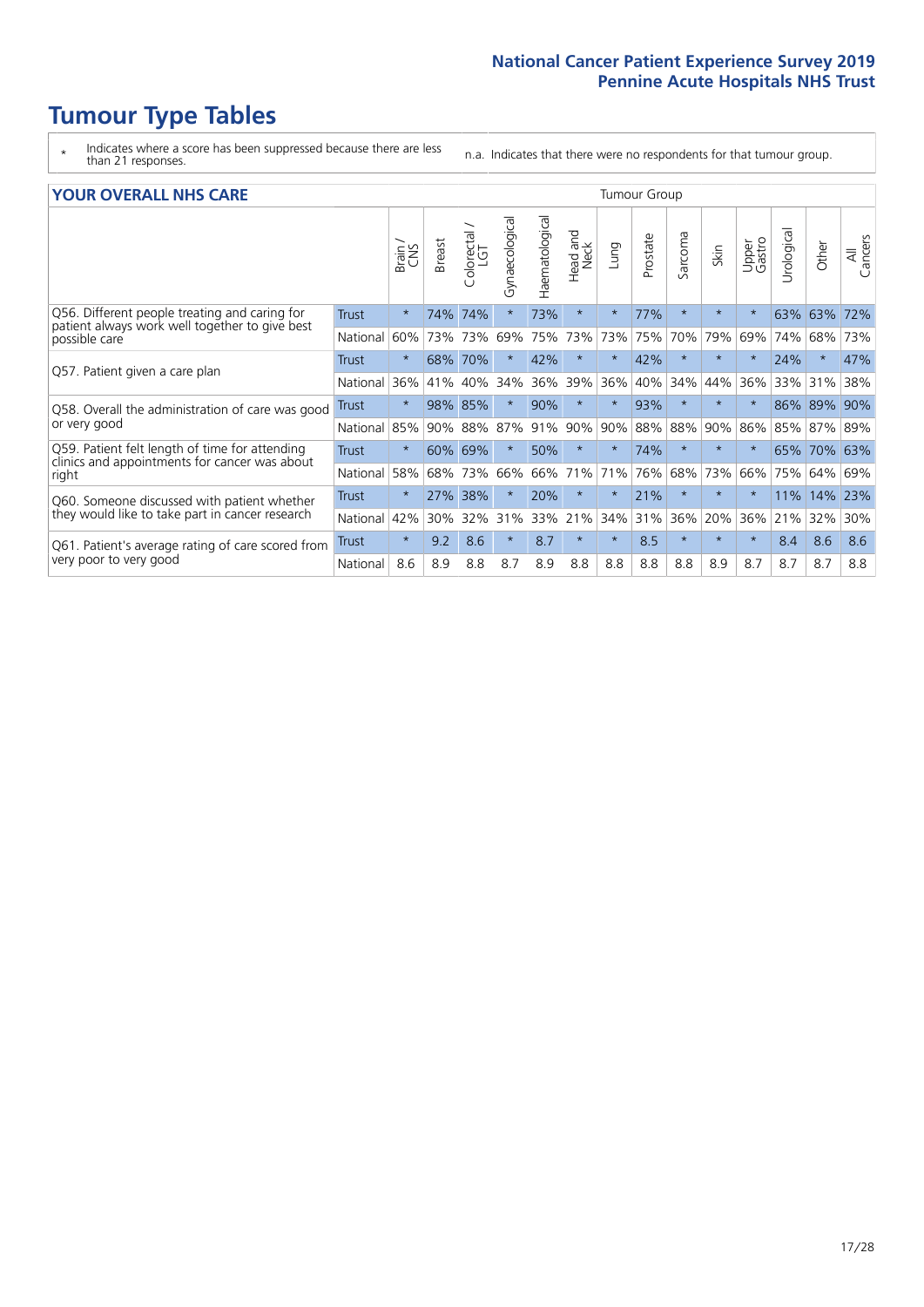### **Year on Year Charts**





#### **DIAGNOSTIC TESTS**





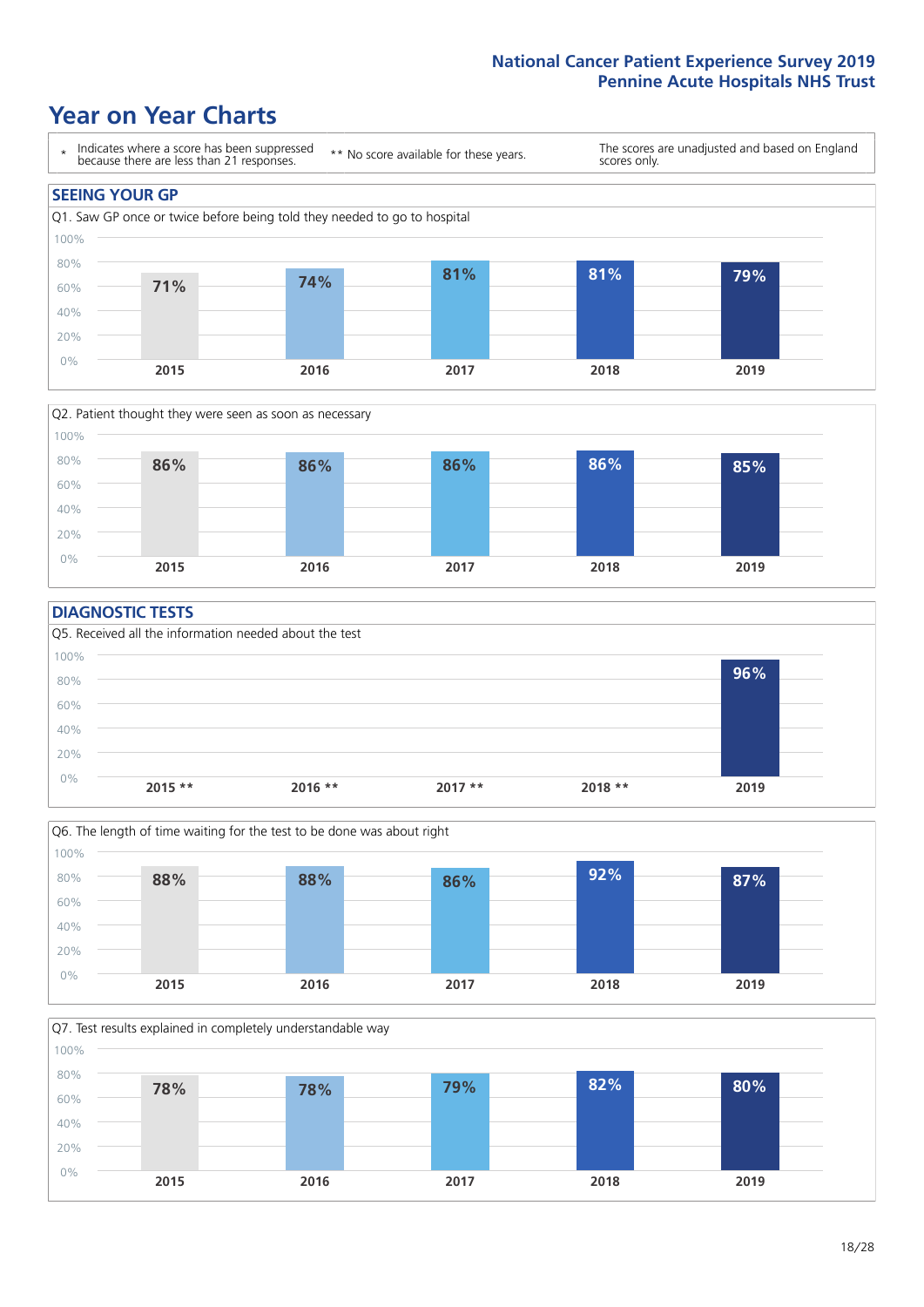







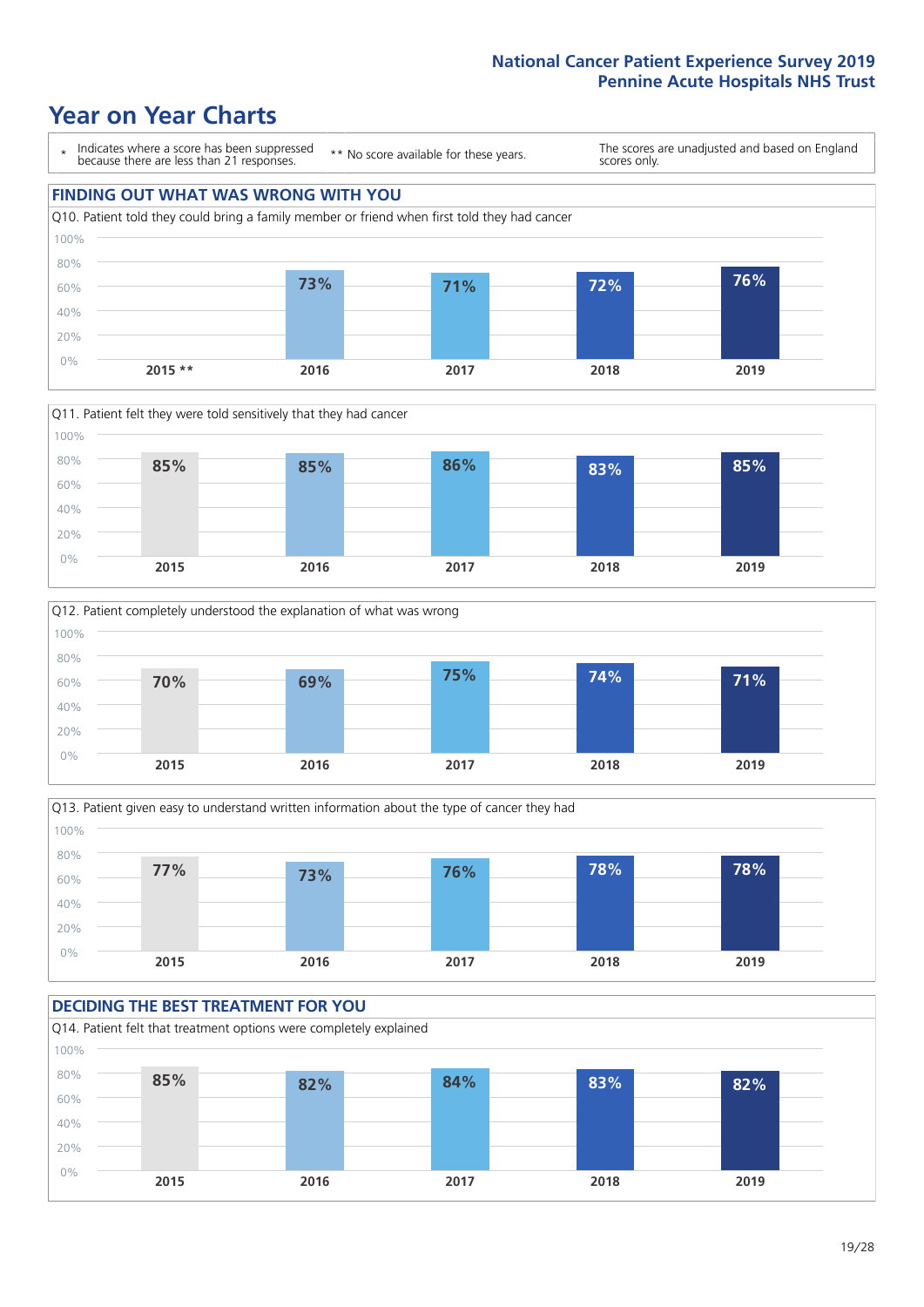





Q18. Patient definitely involved as much as they wanted in decisions about care and treatment  $0%$ 20% 40% 60% 80% 100% **2015 \*\* 2016 \*\* 2017 \*\* 2018 \*\* 2019 79%**

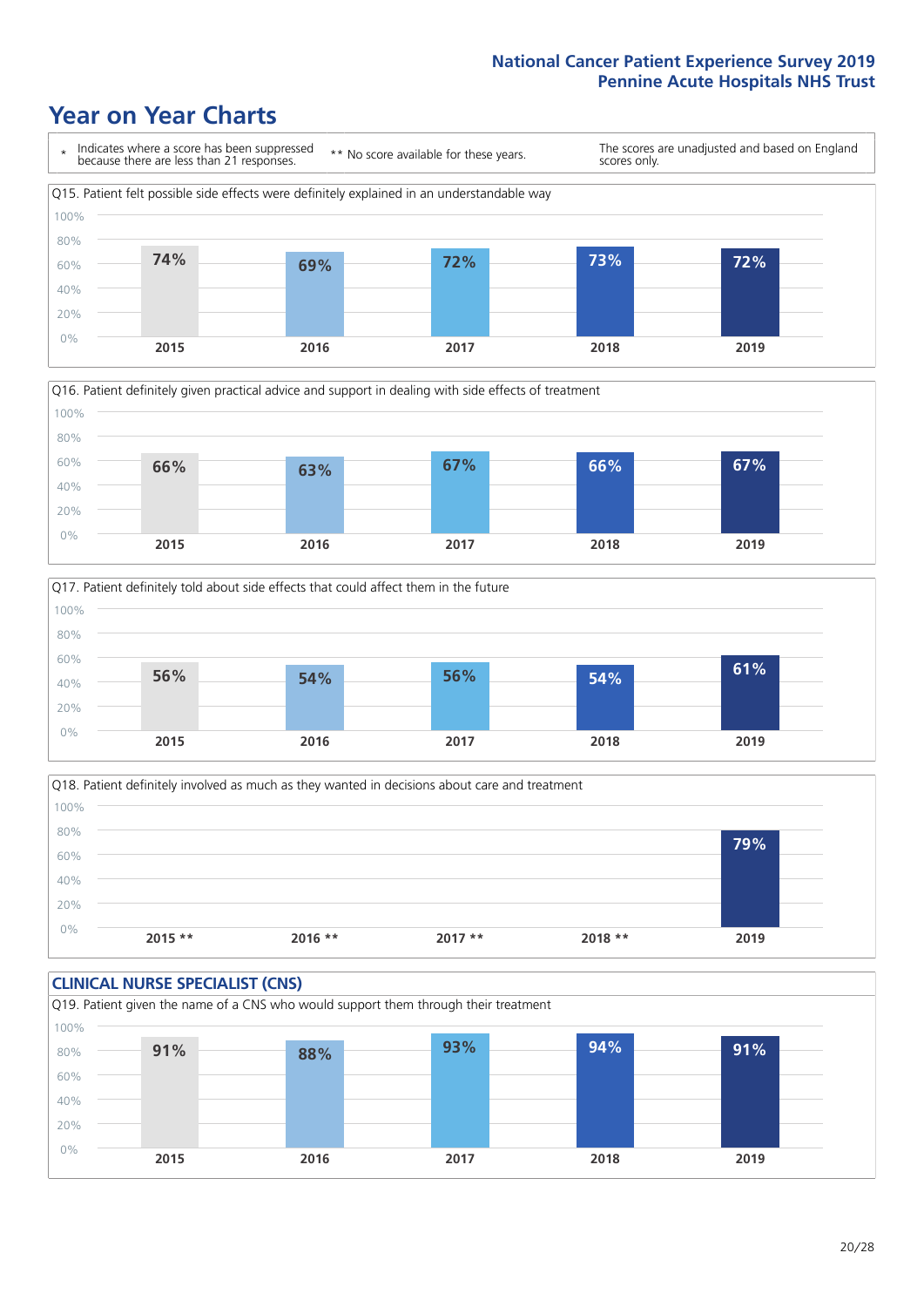









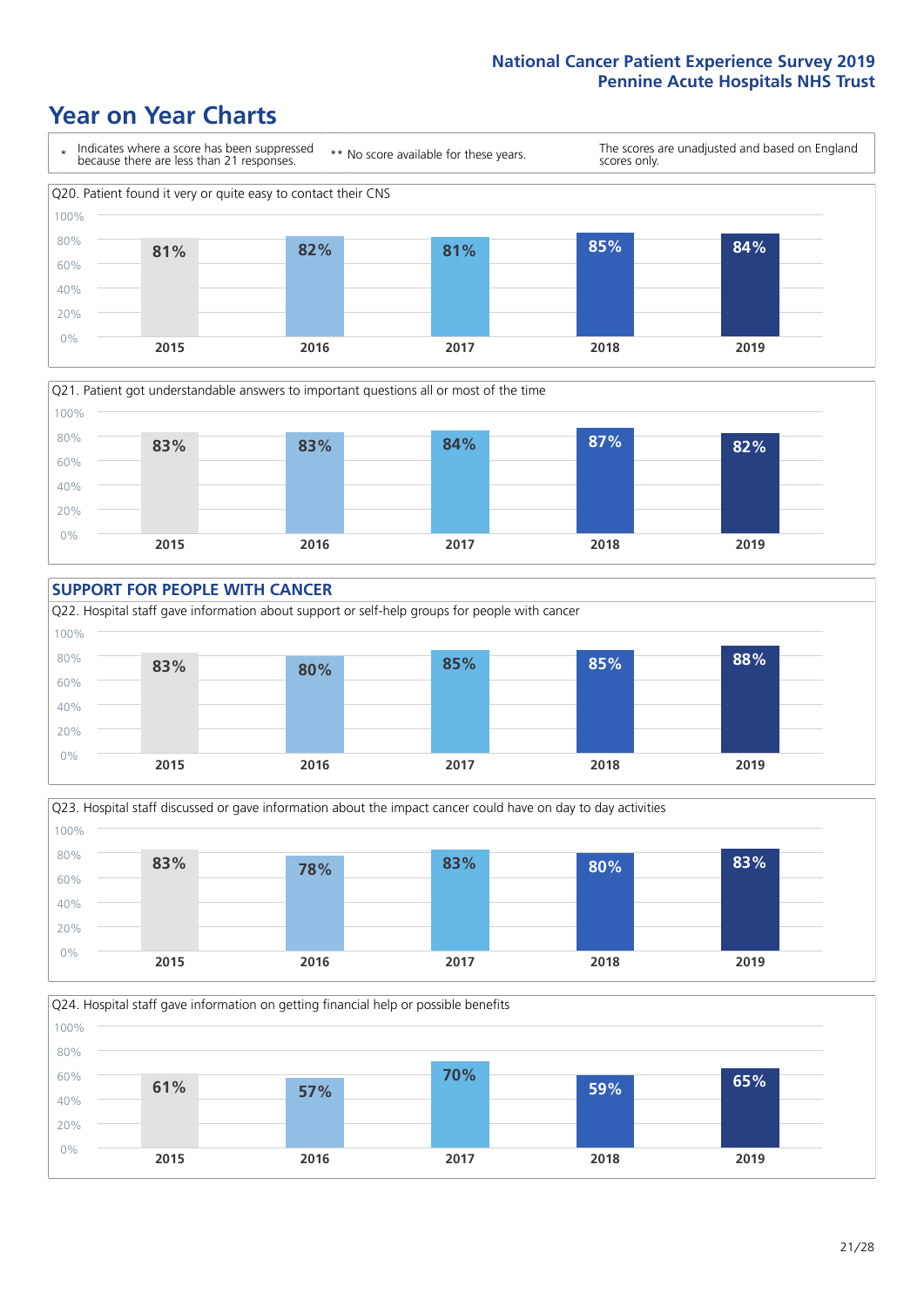### **Year on Year Charts**



#### **OPERATIONS**





#### **HOSPITAL CARE AS AN INPATIENT** Q30. Hospital staff didn't talk in front of patient as if patient wasn't there 0% 20% 40% 60% 80% 100% **2015 \*\* 2016 \*\* 2017 \*\* 2018 \*\* 2019 82%**

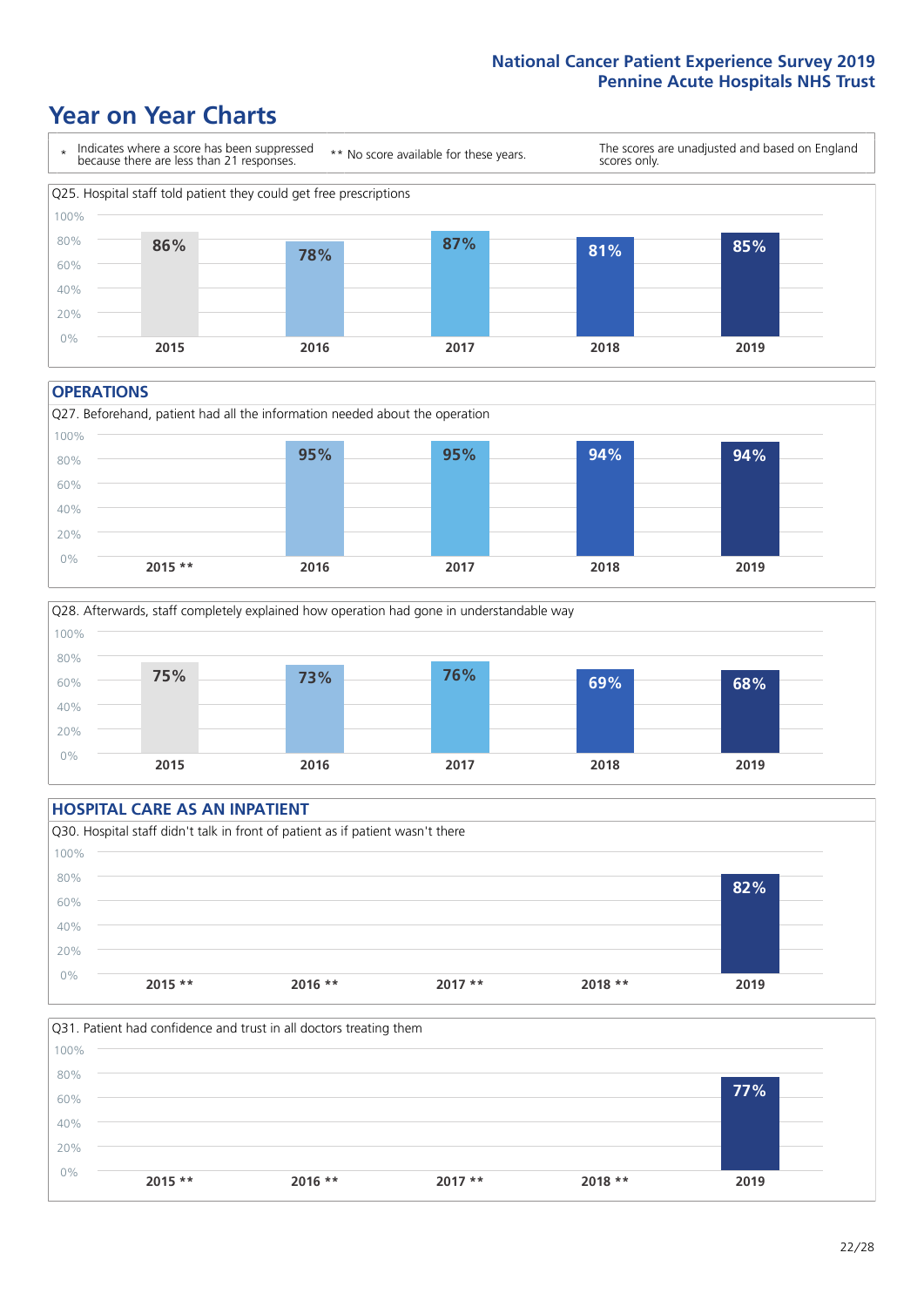







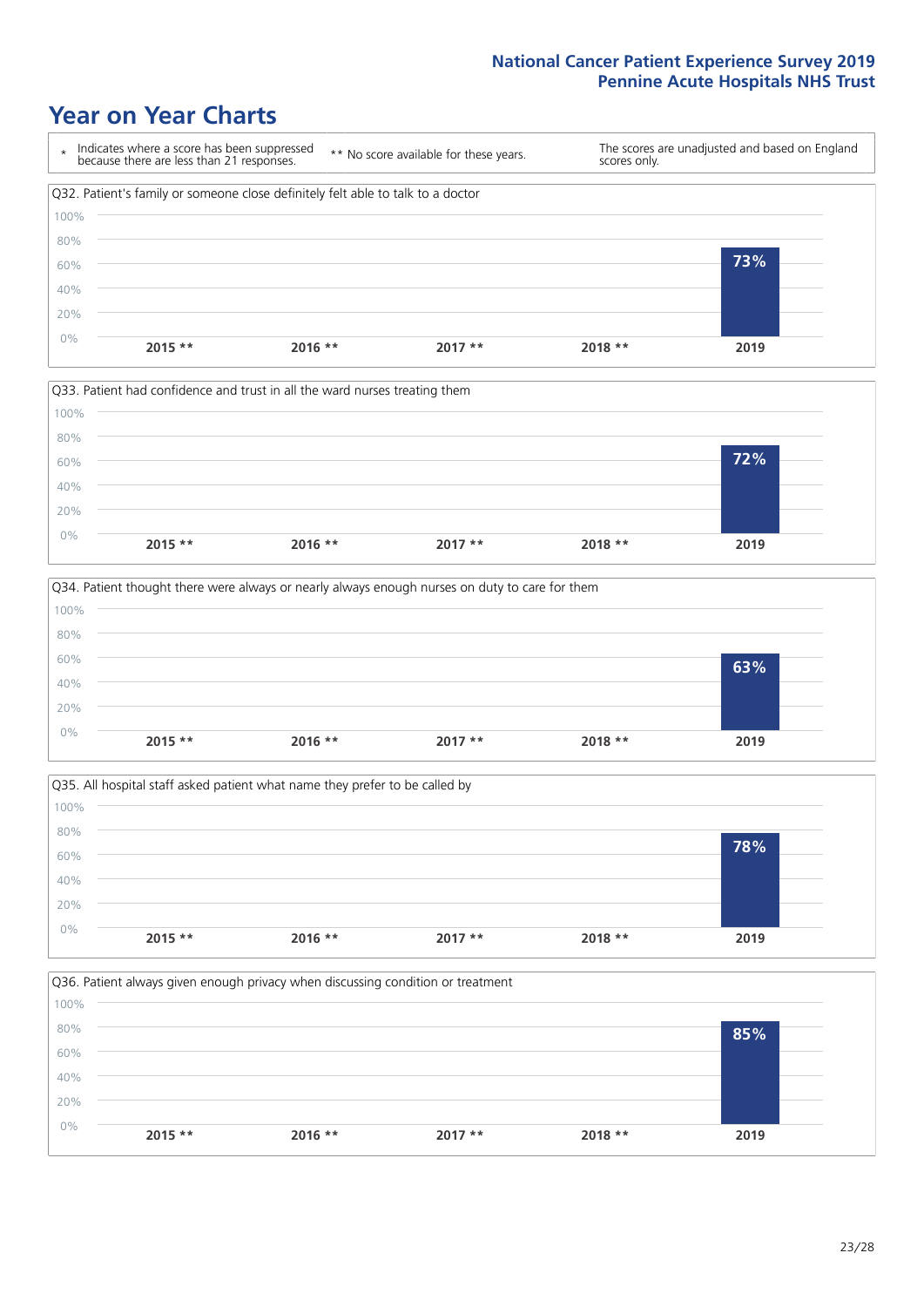







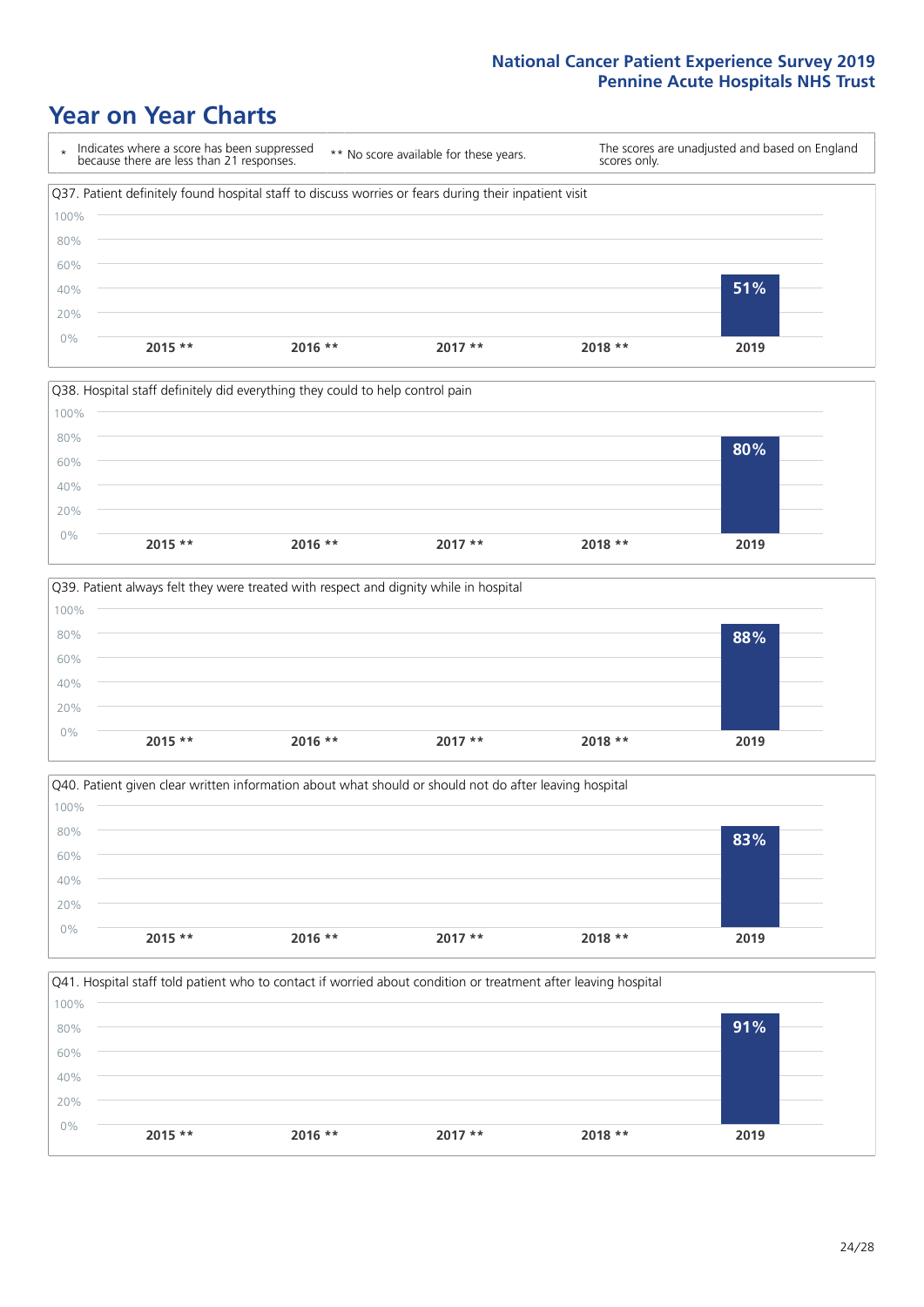### **Year on Year Charts**

\* Indicates where a score has been suppressed because there are less than 21 responses.

\*\* No score available for these years.

The scores are unadjusted and based on England scores only.

### **HOSPITAL CARE AS A DAY PATIENT / OUTPATIENT**









Q49. Beforehand patient completely had all information needed about chemotherapy treatment

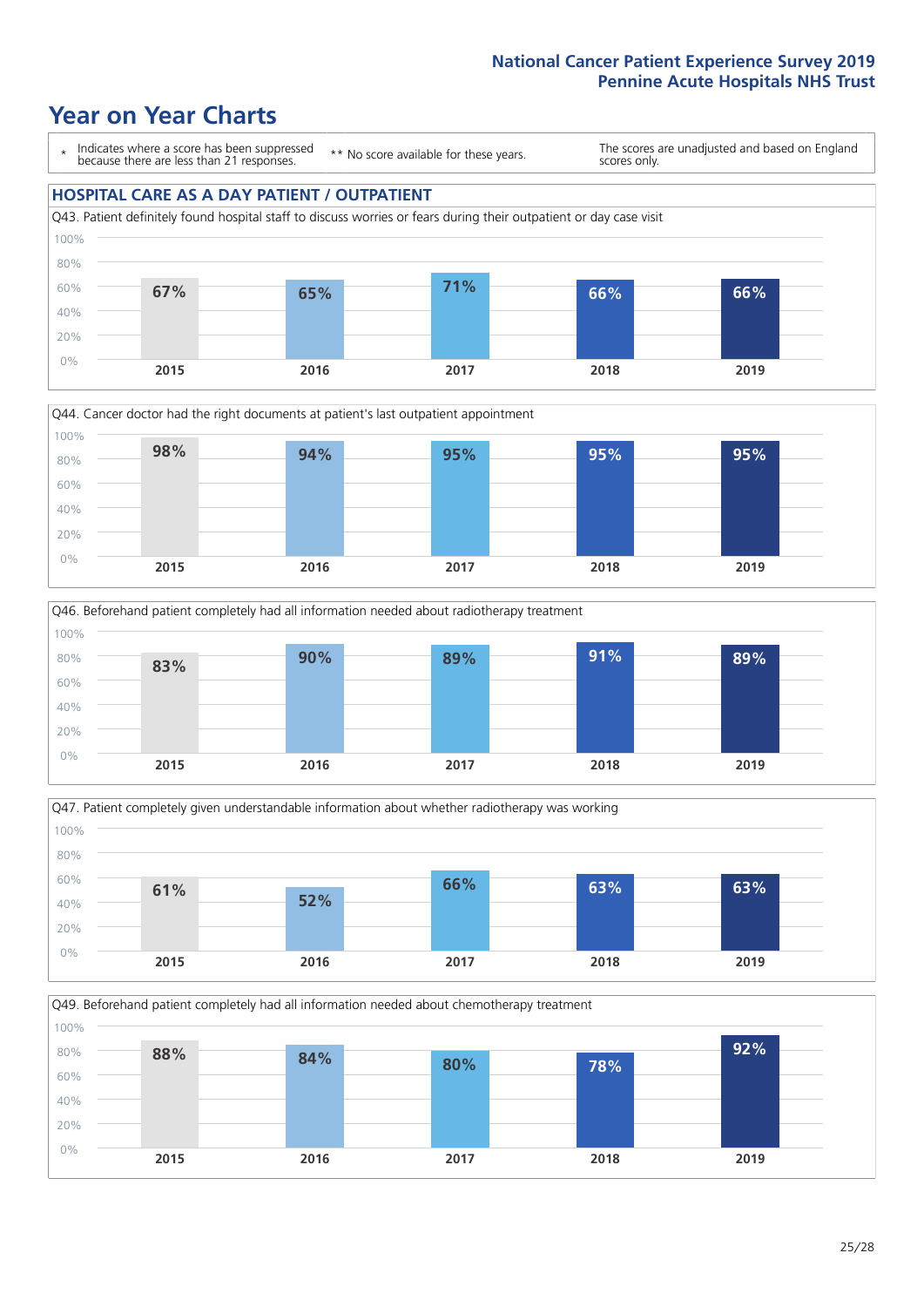### **Year on Year Charts**



#### **HOME CARE AND SUPPORT**







### **CARE FROM YOUR GENERAL PRACTICE** Q54. GP given enough information about patient's condition and treatment 0% 20% 40% 60% 80% 100% **2015 2016 2017 2018 2019 97% 94% 94% 97% 95%**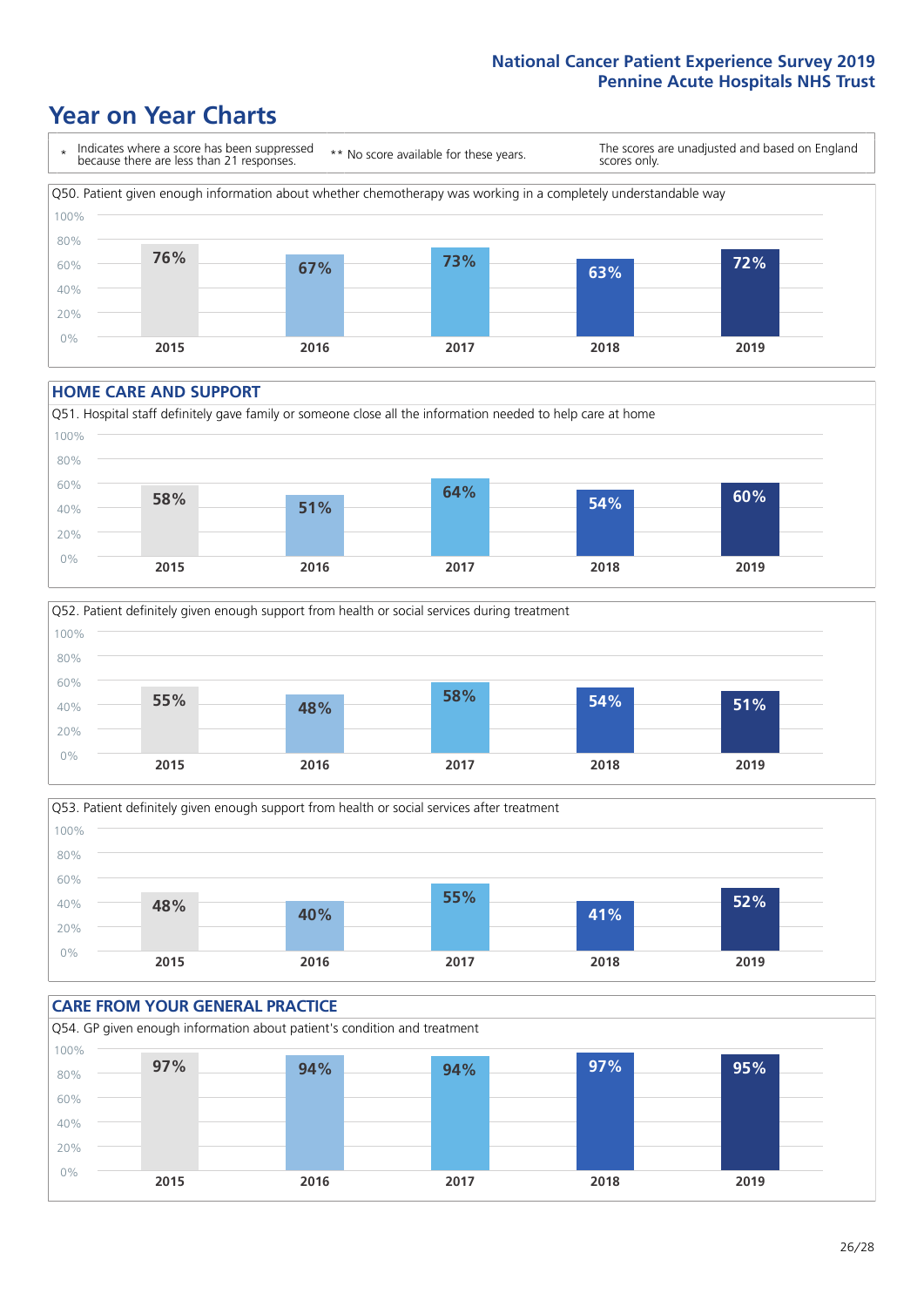### **Year on Year Charts**



#### **YOUR OVERALL NHS CARE**







Q59. Patient felt length of time for attending clinics and appointments for cancer was about right